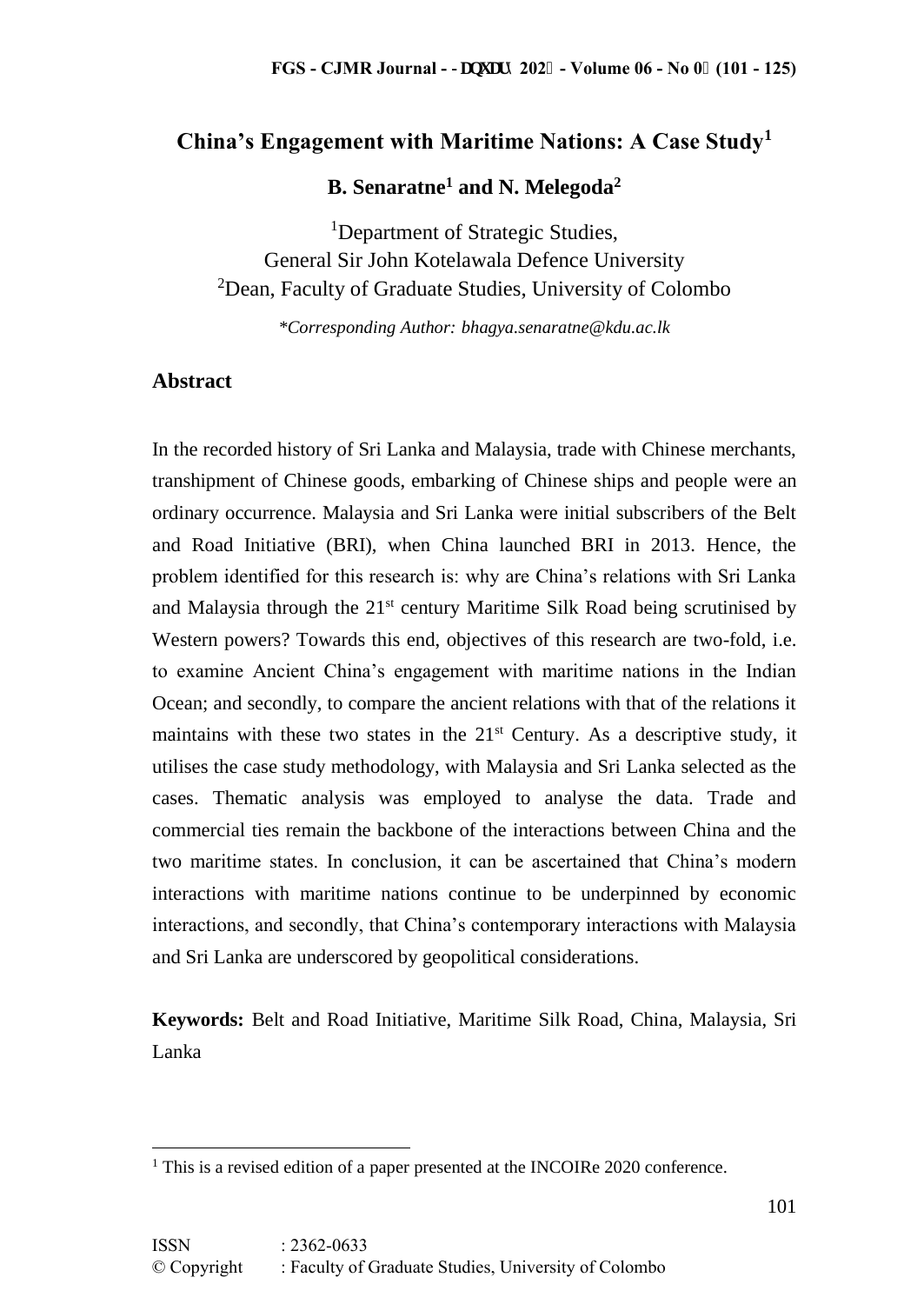## **Introduction**

The People's Republic of China (PRC herein referred to as China) is partial to its ancient civilisation; a history, it takes pride in, and often demonstrates in contemporary international relations. Due to this, to date, China maintains robust relations with some of the countries it maintained relations with, during its imperial era. Historical insight indicates that China engaged with many maritime nations through the Ancient Maritime Silk Road (Abeywardhana, 1994, p. 2; Cole, 2013). Many of these maritime engagements occurred during the voyages of Admiral Zheng He, which were patronised by the empire. Accordingly, Edward Dreyer notes:

Zheng He's first six voyages took place because Emperor Yongle wanted to force the countries of the Western Ocean into tributary relations with China. Zheng He's seventh voyage took place because Emperor Xuande was concerned that tribute missions from these countries had ceased to arrive. (Dreyer, 1974, p. 186 as cited in Cole, 2013, p. 2)

Even though the Ming emperors showed a keen interest towards the Indian Ocean and its countries, emperors after Xuande did not pay attention to the affairs of the region. Therefore, this research examines the relations Ancient China maintained with two countries, namely Sri Lanka and Malaysia.

The recognition given to Sri Lanka stems from the geographical position of being an island-state, equidistance in the East-West maritime trade posts in the Indian Ocean, astride the famed sea lines of communication (SLOCs). In the recorded history of Sri Lanka, trade with Chinese merchants, transhipment of Chinese goods and embarking of Chinese ships and people was an ordinary occurrence. According to Jayasingha and Wang (2005, para. 3; see also Gunasingha, 1961, p. 183; Nicholas, 1959, pp. 17-18), there is documented evidence to indicate Sino-Lanka relations existed from the first century C.E. Accordingly, Sri Lanka was known by the Chinese as 'Sinhalam', 'Ssu-Cheng-pu', 'Se cheng buguo' or 'Shi zi guo' meaning Sinhadipa or Lion Country (*China Daily*, 2005a; para. 1; Siriweera as cited in Jayasingha and Wang, 2005, para. 3; Pieris, 2016, para. 4).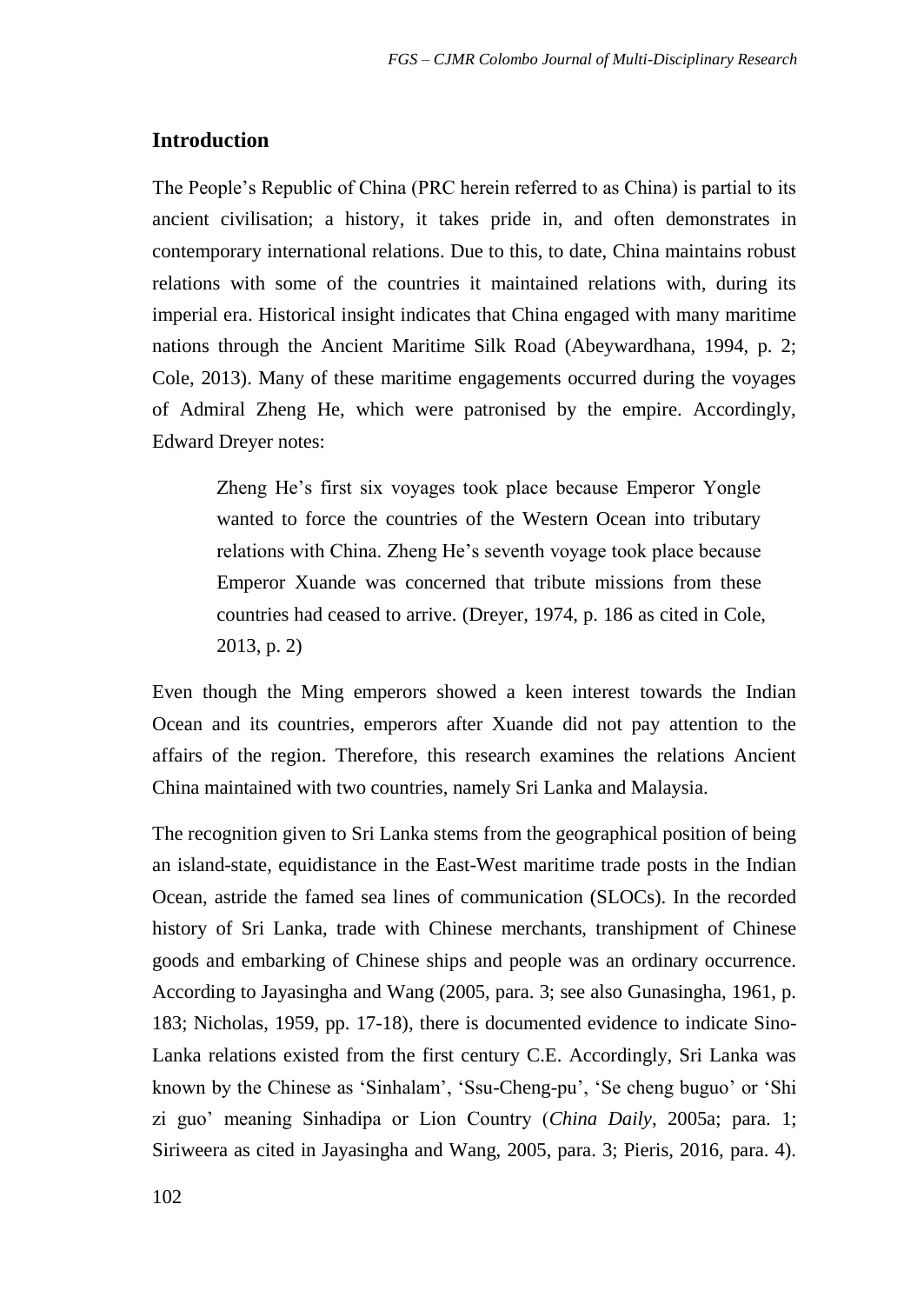This is indicative of the ties between the two countries and how the Chinese were documenting relations with the Indian Ocean island-state commencing from many centuries previously.

Relations with Malaysia stem from its location in Southeast Asia, between the Pacific and Indian Oceans, and in being a seafaring nation. China's relations with the Malay peninsula span over 2,000 years. According to *The Cambridge History of Southeast Asia* (Tarling, 1999, p. 186), "Malay (*Kunlun*) sailors were known in China by the third century BC". Moreover, the Tanah Merah Kingdom and the Kedah Kingdom are known to have maintained contacts with China (Nagara, 2018, para. 4). Malaya flourished under Imperial China's tributary system by seeking protection from it. Don J. Wyatt (2012, pp. 32-33) notes that there were interactions between the *Kunlun* even during the Tang (937-976) and Song (960- 1279) dynasties. However, ancient bilateral relations prospered the most when the Malacca Sultanate was established in 1400, as they maintained close relations with the Ming Dynasty (Nagara, 2018, para. 7). This illustrates the relations between the Malay Peninsula and China, maintaining a reciprocal relationship. These relations with Sri Lanka and Malaysia showcases the nature of the relations China maintained with maritime nations through the Ancient Silk Route.

In 2013, the PRC launched the 'One Belt One Road' initiative, the precursor to the Belt & Road Initiative (BRI), to which, Malaysia and Sri Lanka were initial subscribers. However, since their subscription, and increased engagement in developing infrastructure, both these two maritime states of the Indian Ocean have received criticism. Hence, the problem identified for this research is: *why are China's relations with Sri Lanka and Malaysia through the 21st century Maritime Silk Road being scrutinised by Western powers?* Towards this end, objectives of this research are two-fold, i.e. to examine Ancient China's engagement with maritime nations in the Indian Ocean; and secondly, to compare the ancient relations with that of the relations it maintains with Sri Lanka and Malaysia in the 21<sup>st</sup> Century.

This research is relevant in the contemporary international politics, as China's development initiatives are causing concern among countries in the region and the world at large. Therefore, this research investigates with the aim of providing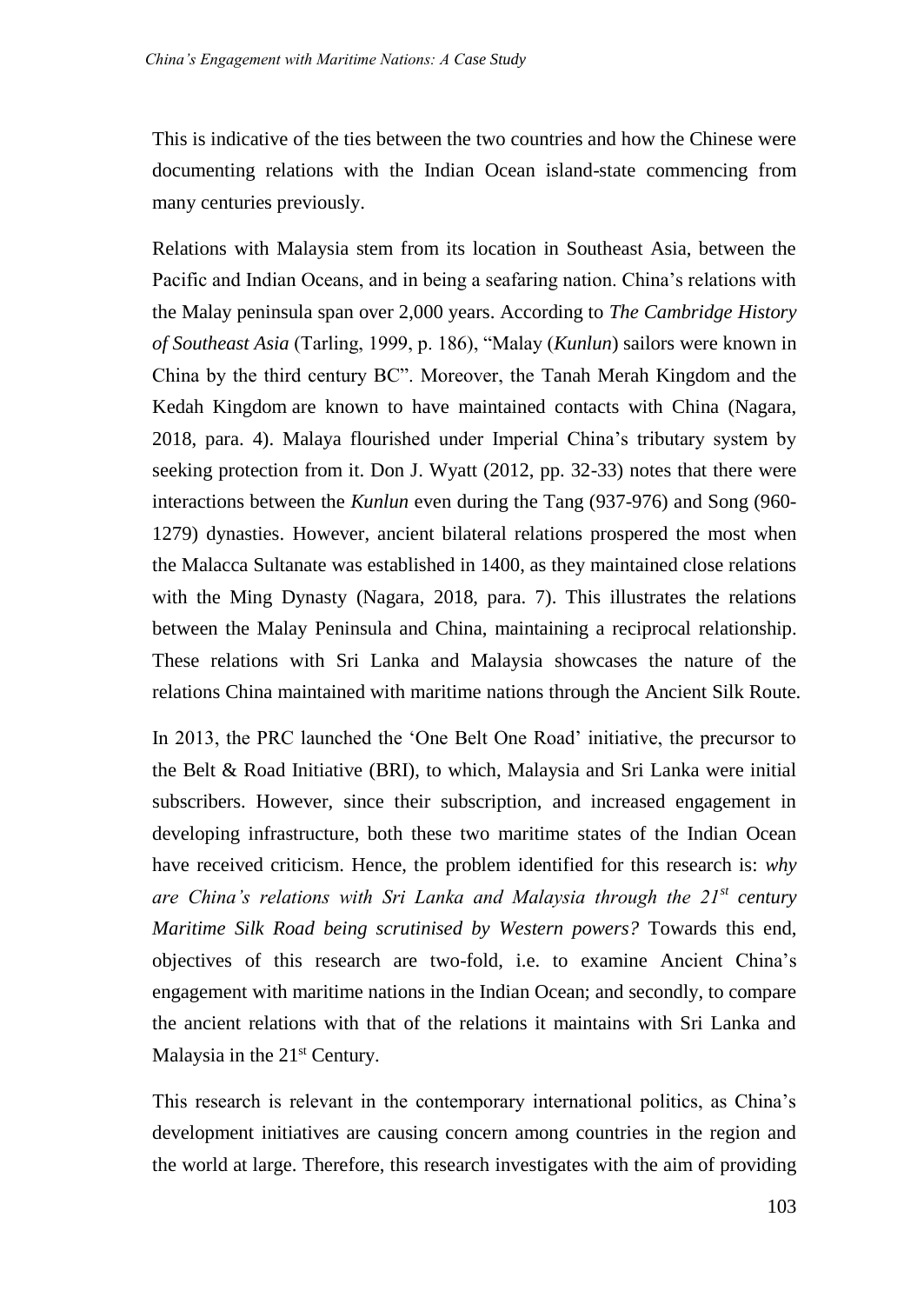new interpretations to China's engagement with Sri Lanka and Malaysia. Secondly, the research is relevant from a policy perspective, as China's engagement with maritime nations such as Sri Lanka and Malaysia have a recorded history, spanning centuries. Hence, the research juxtaposes the ancient relationship with that of the current and provides insight into the relationship Malaysia and Sri Lanka can design as maritime nations in the Indo-Pacific region. Therefore, the insights obtained through the empirical findings from this research are paramount for policymakers from Sri Lanka and China, to strengthen and implement their foreign policy with China in the future.

In achieving the aforementioned objectives, this paper is further divided into four sections. The first section describes the methodology employed in this paper, which, as a qualitative study, is explanatory in nature. Ancient China's engagement with maritime nations in the Indian Ocean is the second section of this paper. This section deliberates on the relations China had with Sri Lanka and Malaysia in the past, and the nature of those relations. The penultimate section is a comparison of the Ancient Silk Route and the 21st Century Maritime Silk Road**.**  The final section provides the empirical findings and the conclusion.

### **Research Methodology**

Qualitative in nature, the research followed the case study research design to conduct the research. The case study design as per Alexander George and Andrew Bennet (2005, p. 18) is a "well-defined aspect of a historical happening that the investigator selects for analysis". According to Schramm (1971 as cited in Yin, 2003, p. 12), a case study can be defined as something "that… tries to illuminate a *decision* or a set of decisions: why they were taken, how they were implemented, and with what result". Case studies can be broadly categorised as single-case study, multiple or comparative case study analysis. Therefore, this research follows George and Bennet's (2005, p. 18; see also Yin, 2003) definition of a case study method: "to include both within-case analysis of single cases and comparisons of a small number of cases", as the literature indicates that this is the most convincing method to follow when conducting case study-related qualitative research. It, therefore, utilised the case study methodology, with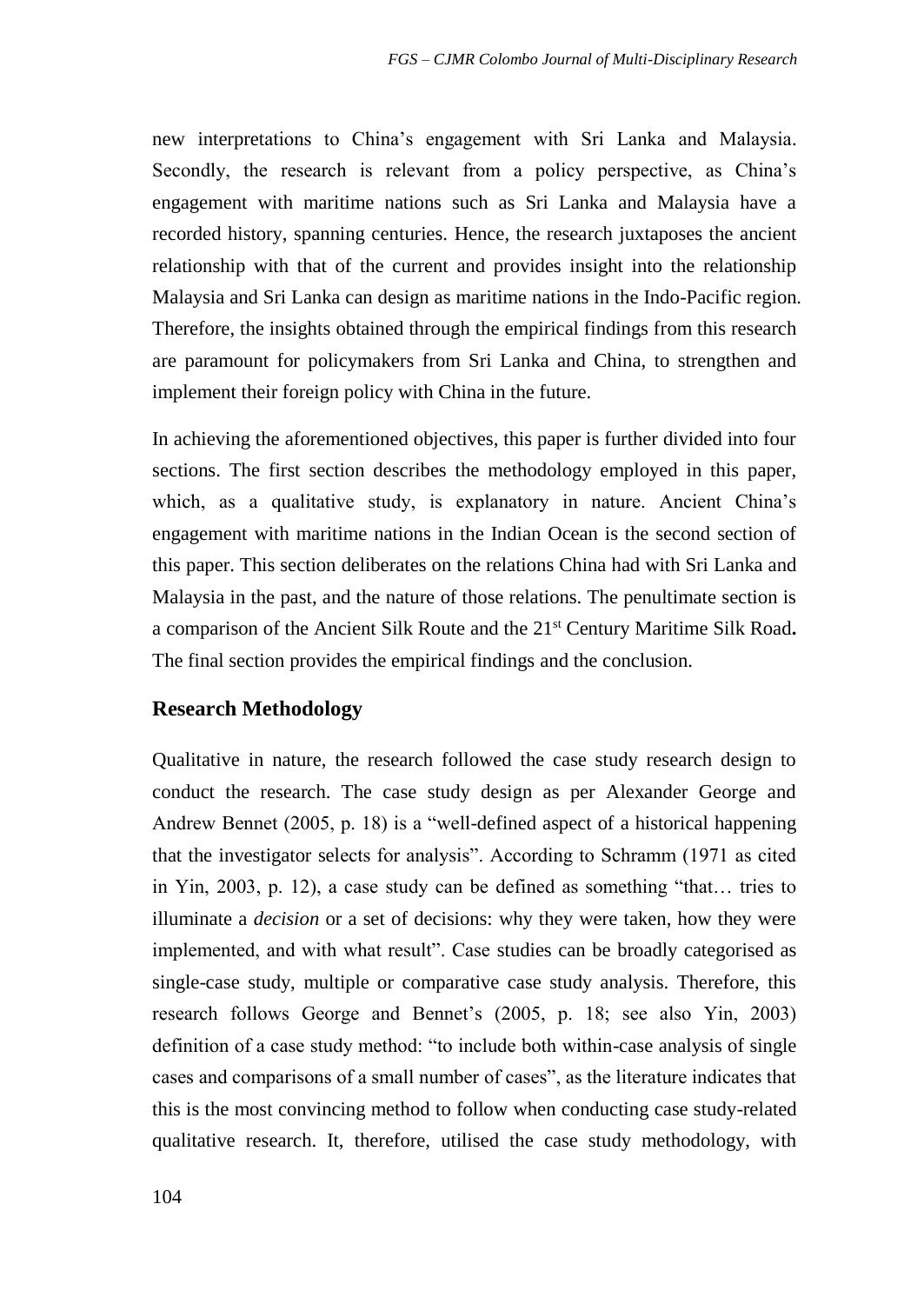Malaysia and Sri Lanka as the two primary cases. Applying the within-case analysis and comparative case study method enabled this research to better assess the research problem and achieve the research objectives.

The cases of Sri Lanka and Malaysia were selected due to their suitability in achieving the research objectives, as both these countries had engaged with imperial China and had a long history of interaction. The second reason to select these cases were because Sri Lanka and Malaysia are closely interlinked with the BRI and have several projects each commissioned via the BRI in their respective countries. The third reason to select these two case studies over others in the Indian Ocean region was because the relations both these countries maintained with China improved and strengthened over the successive governments. The attention given to the relations Sri Lanka and Malaysia maintained with China in the literature and media was the fourth reason to select these two particular case studies. Lastly, the two cases were selected as they both have a sizeable Chinese population (or Chinese descendants) in their countries, with 25 percent of the Malaysian population consisting of a Chinese minority.

Hence, Sri Lanka was selected as it is a central node in the Maritime Silk Road (MSR) initiative in the South Asian region, drawing further attention towards it as a country centrally located in the Indian Ocean Region (IOR). Furthermore, Malaysia represents the Southeast Asian region which "is one of the most critical areas making up the 21st Century Maritime Silk Road" (Liu and Lim, 2018, p.2). Malaysia is also located adjacent to the Strait of Malacca, an area that has caused apprehensions in Beijing vis-à-vis the safety of its energy shipments as well as the South China Sea, certain areas of which, China is in dispute with Malaysia. The research utilised both primary and secondary data. Secondary data was obtained to trace the historical developments between China and the two cases, as well as to determine the contemporary debates on China's relations with Sri Lanka and Malaysia. Primary data by way of government statistics, policy documents, historical records, statements and speeches were also utilised for this research. These were important to triangulate the data derived from secondary sources and to improve the validity and the reliability of the information.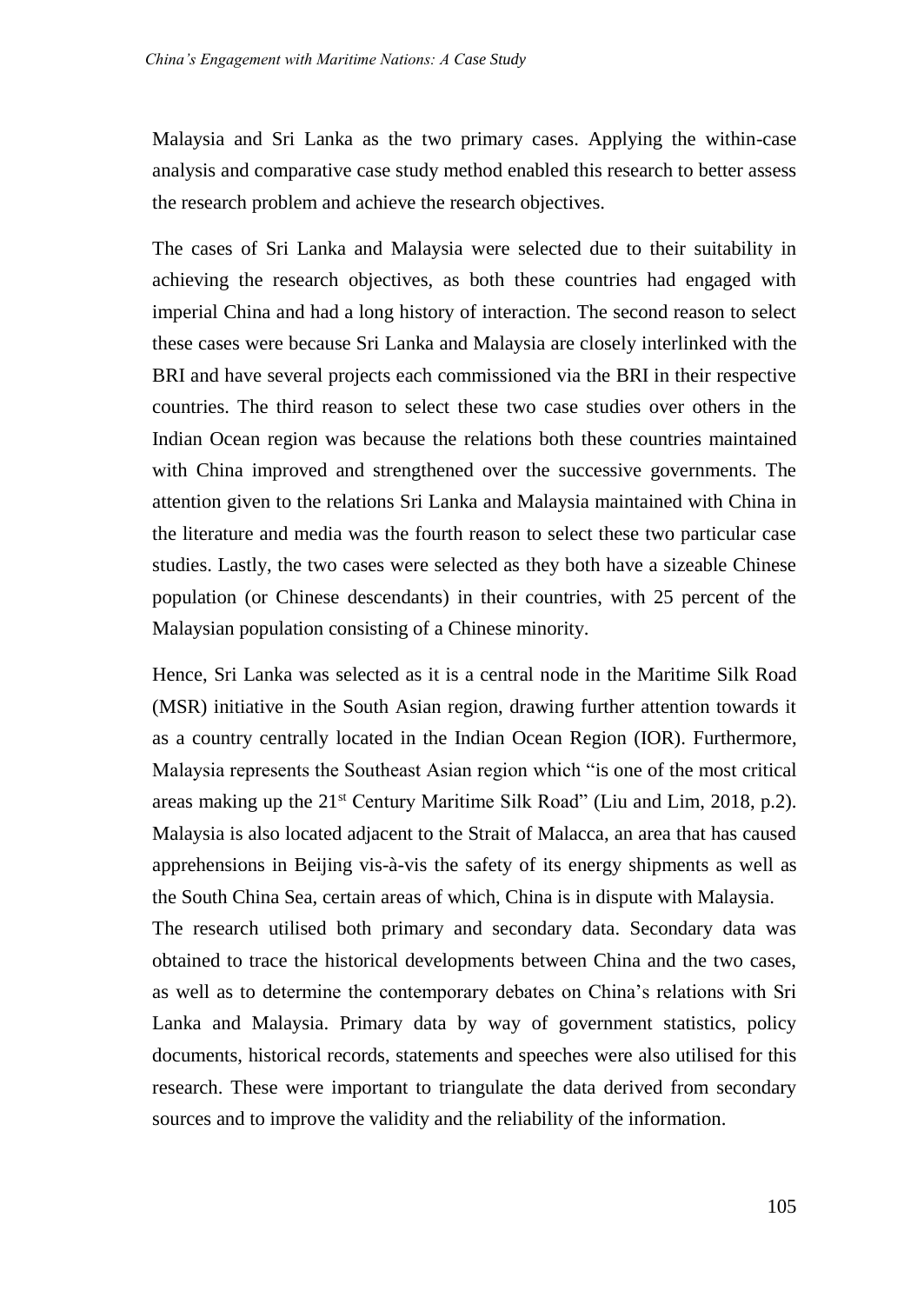Triangulation of data is one of the methods Norman Denzin identified in 1978 to "improve the analysis and interpretation of findings from various types of studies" (UNAIDS, 2010, p. 13). Norman K. Denzin defines triangulation as "the combination of methodologies in the study of the same phenomenon" (1978, p. 291 as cited in Jick, 1979, p. 602). Therefore, Denzin indicates obtaining information from multiple sources improves the accuracy, the validity and the reliability of the material researched. Uwe Flick (2004, p. 178) interprets this as "the observation of the research issue from (at least) two different points." Taking this into consideration, the research triangulated the data obtained for the research via multiple sources.

As an explanatory research, it utilised the thematic analysis technique to analyse the data gathered from both the abovementioned cases. As the researchers did not opt for pre-figured themes, they permitted for the themes to emerge from the data gathered. Thus, several emergent themes were identified through the research. Detailed descriptions of case studies were required to illustrate the causality of the cases under consideration. These descriptions enabled the researchers to build an argument for the research problem, i.e.: why are China's relations with Sri Lanka and Malaysia through the  $21^{st}$  century Maritime Silk Road being scrutinised by Western powers?

## **Ancient China's relations with Maritime Nations in the Indian Ocean**

This section is divided into two sub-sections, to trace the relations China maintained with Sri Lanka and Malaysia. The sub-sections provide detailed descriptions of the cases and draws on the recurring themes from this period for the subsequent analysis.

### *Sri Lanka*

Sri Lanka's central and strategic geographic location in the Indian Ocean Region, equidistance from the East and West has been the topic of immense conversation and debate since ancient times to post-independence and even in contemporary discussions, thereby projecting Sri Lanka as a maritime nation. Furthermore, the country's location has afforded access to seafarers from everywhere due to its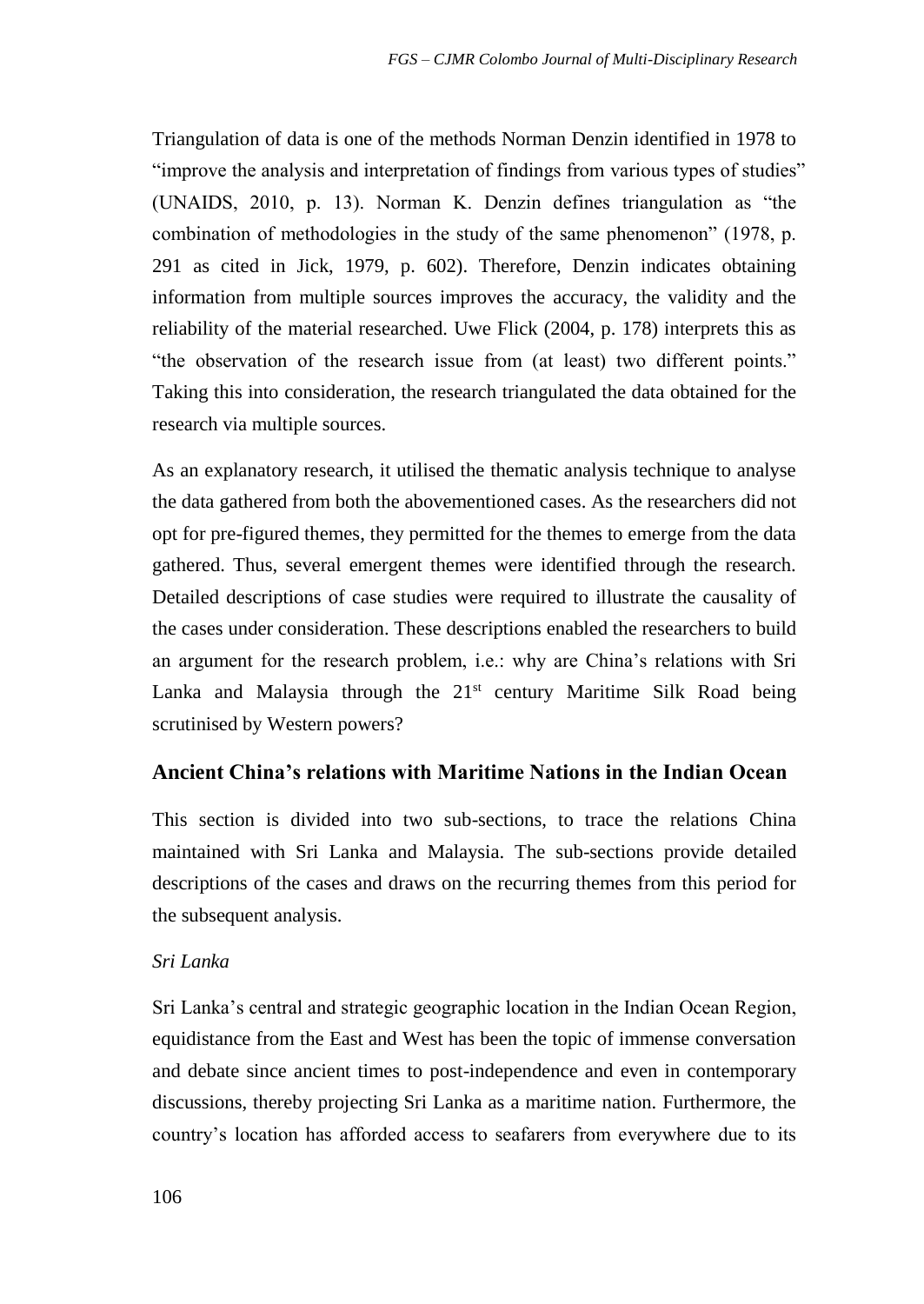close-proximity to the sea lines of communication (SLOCs). This proximity is applicable both then and now.

In addition to the geographical location, Sri Lanka is also blessed with natural harbours such as Trincomalee and Galle. The Trincomalee harbour is the fifth largest natural harbour in the world spanning over 2,000 hectares, where aircraft carriers could be easily brought in because of the "natural depth of 25-metres and does not have to be dredged" (Colombage as cited in Balachandran, 2018, para. 7).

Historical records indicate that trade was the most influential component between the two countries in the ancient days similar to the contemporary relations (see Deawraja, 2006). Paranavitana (1960) Bastiampillai (1990) and Abeywardhana (1994) indicate that the initiation of Sri Lanka-China relations could be traced to China's enthusiasm to extend its trade relations, resulting in the Ancient Silk Route. Jayarathna further points to details from ancient inscriptions which discuss "…trade patterns and exchanges taking place especially at Chinese posts when vessels from 'Sihaladeepa' called on" (2015, p. 118). Abeywardhana (1994, p. 3; see also Bastiampillai, 1990, p. 2) draws attention to how ancient Sri Lanka was an entrepot for goods coming in from India, Persia, the Far East and the West. These indicate the "significance of the island nation in maritime affairs of yesteryear" (Jayarathna, 2015, p. 118), as well as the fact that there were robust maritime links between Sri Lanka and China. Additionally, Navaratne (1976, p. 2) indicates that Sri Lanka was the port at which China interacted with merchant ships from the West.

P.A.T. Gunasingha (1961, p. 179) indicates that Sri Lanka conducted relations with China from the first century C.E. According to historical records (Abeywardhana, 1994, p. 2; Nicholas, 1959, pp. 18-19; Gunasingha, 1961, p. 179), Sri Lanka held a key position in the Chinese trade route, similarly to that afforded to the Arab merchants. Accordingly, Sri Lankan delegations were frequently dispatched to the Chinese courts in first century and later on in the fifth and sixth centuries (Gunasingha, 1961, pp. 183-184). Ancient chronicles indicate that since the eighth century there were many ships, varying in their sizes, arriving at ports around Sri Lanka, and how Sri Lankan emissaries too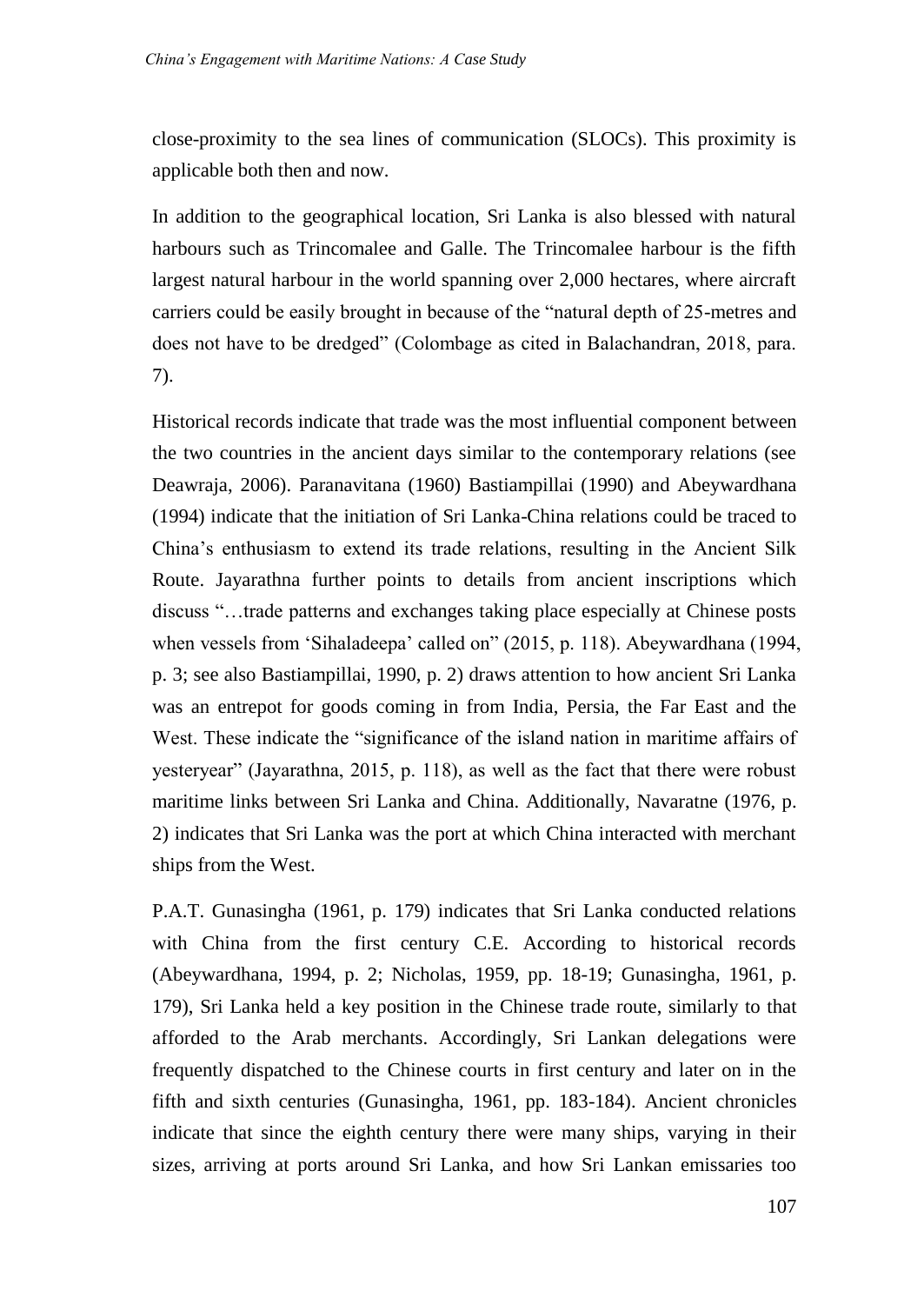were posted to numerous Courts around the world, amongst them, the Courts of China (see Jayarathna 2015; Navaratne, 1976, pp. 2-3). According to Siriweera and Werake (as cited in Godahewa, 2012) "13 missions had been sent to China by the Kings of Anuradhapura between 131 AD and 989 AD." Furthermore, "in 428 AD King Mahanama is recorded as having sent a model of the Sacred Tooth Relic Shrine to the Chinese Emperor" (Godahewa, 2012). These illustrate both the political and trade ties between the two countries.

Trade between Chinese merchants, transhipment of Chinese goods and embarking of Chinese ships and people was an ordinary occurrence. Trade between Sri Lanka and China were robust that towns like Beruwala from the West coast of Sri Lanka "was also known to the 15<sup>th</sup> century Chinese traveller Ma Huan as 'Pich-lo-li' as it appeared on the Mao Kun map, a set of navigation charts from the Ming dynasty (1368-1644)" (UNESCO, n.d.; see also Dewaraja, 1960). Gunasingha (1961, p. 183) further notes that despite there being robust trade relations between China and Sri Lanka, there appeared to be a reluctance in reporting on the same in comparison to the attention given to cultural connections. He indicates that "this may have happened as reporters considered reporting on trade relations were of lesser importance" (Gunasingha, 1961, p. 183). Gunasingha further notes that Sri Lanka's relations with China continued strongly and the last recorded visit from this time-period was in 762 C.E., as there was an influx of Arab traders.

Dewaraja (2006, p. 62) indicates that "a variety of products from China including gold and silver, candlesticks, lacquer ware, silk embroideries, blue and white porcelain, textiles and Buddhist sutras and incense burners" were traded at the Galle harbor during Zheng He's second visit to Sri Lanka in 1409. Dewaraja considers this to be the most important of Zheng's visits to Sri Lanka. Wimalasena (2015, p. 816) draws attention to imported textiles to Sri Lanka, especially the silks, which were in "great demand". Bastiampillai (1990, p. 6) notes that "Silks, aloes, clove wood and sandalwood" etc. from China were traded in Sri Lanka, and the Chinese imported goods such as "pearls, precious stones, filigreed gold and valances" from Sri Lanka. Besides transporting their own goods, the Chinese were known to trade produce such as wines they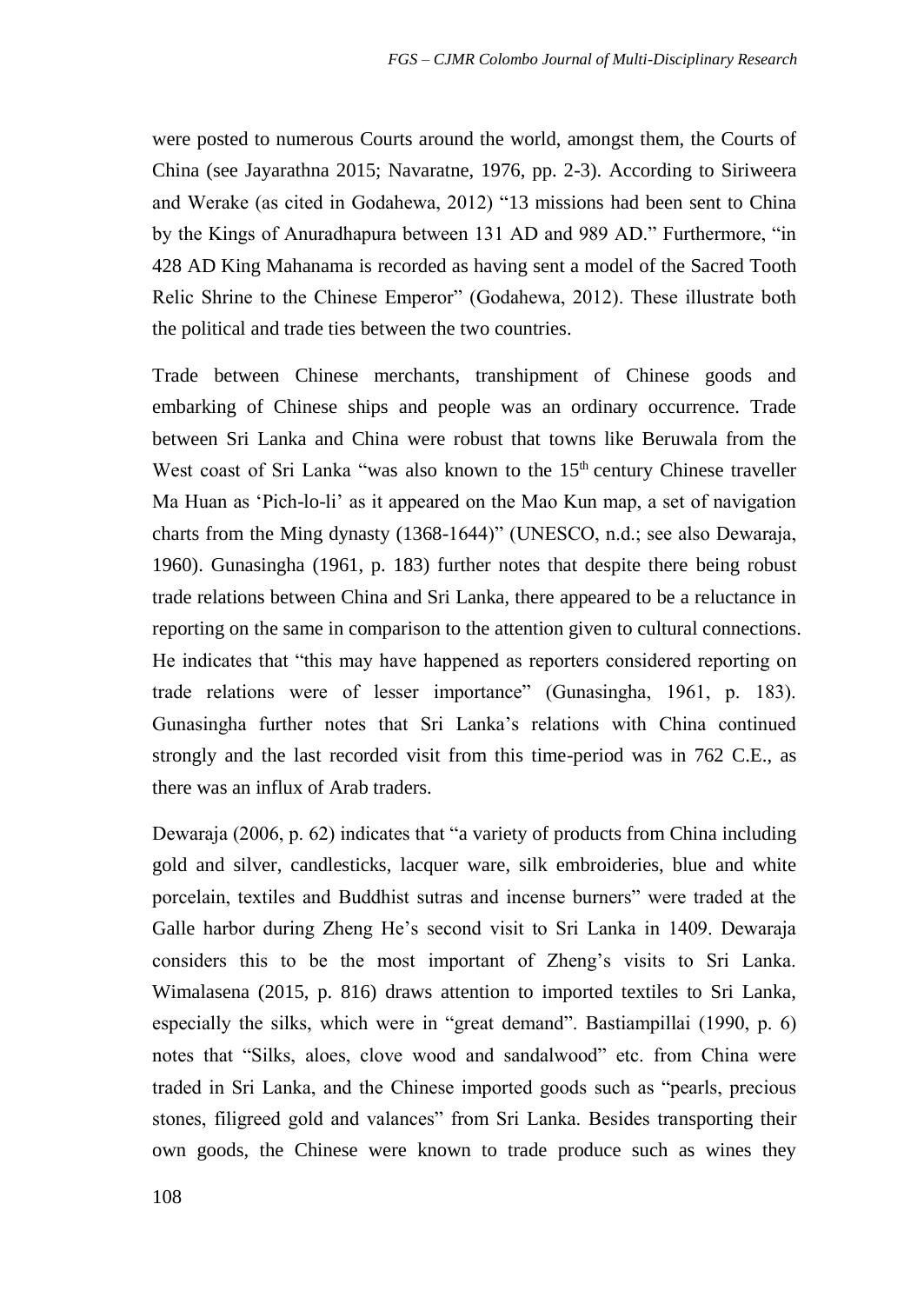purchased from the Middle East (Bastiampillai, 1990, pp. 7-8).

Subsequent to dominance of the seas by the Arab merchants, Chinese seafarers were once again visible in the Indian Ocean. Among the ancient relations, the numerous stops Admiral Zheng He made during his voyages "between 1405 and 1433, reaching as far as Mombasa, Mogadishu, and Mecca" are noteworthy (Cole, 2013, p. 1). The island has likewise been a favourite stop-over during voyages of Chinese naval fleets, such as Zheng He's. According to Lorna Dewaraja, during the Ming Dynasty, Admiral Zheng travelled to over 30 countries in Asia and Africa between the years 1405 and 1433 (China Daily, 2005b, 2005). Lorna Dewaraja (2006, p. 61) notes "On 6 of these voyages he [Admiral Zheng] showed special interest in establishing commercial contacts with Sri Lanka and organized stopovers in Sri Lanka in at least six of his voyages." It was during his second voyage between 1409 and 1411 that Zheng He erected an inscription in three languages; Chinese, Tamil and Persian in Sri Lanka's Galle city (Dewaraja, 2006, pp. 62-63; Navaratne, 1976, p. 6; China Daily, 2005b). In addition to the relations maintained with Admiral He, Sri Lanka had connections with China due to the connections Sri Lankan kings maintained, such as the trade relations King Parakramabahu upheld with Mainland China (Alahakoon, 2015, p. 97; Navaratne, 1976, p. 6). Historical relations such as these tracing back many centuries illustrate the diversity of fields via which Sri Lanka maintained relations with China. According to the Embassy of the People's Republic of China in Sri Lanka, the two countries in discussion in this research "...are close neighbours and partners enjoying centuries of friendship" (Mohan, 2017, para. 9).

It was not only via the maritime sphere that these two countries shared common historical ties. Abeywardhana (1994, p. 7) highlights that due to the trading relationship between Sri Lanka and China, the Chinese showed a keen interest in the political affairs of Sri Lanka. Dewaraja (2006, pp. 66-67), Paranavithana (1960, pp. 663-664) and Bastiampillai 1990, p. 11), note a battle between Zheng and Alakesvara<sup>i</sup> during the former's third visit to the island and to Alakesvara being taken prisoner to the Imperial Court in Beijing. In addition to Admiral Zheng's visits from mainland China, the call of a Sri Lankan King from the Kingdom of Kotte to China, illustrates the distinct bond between the two Asian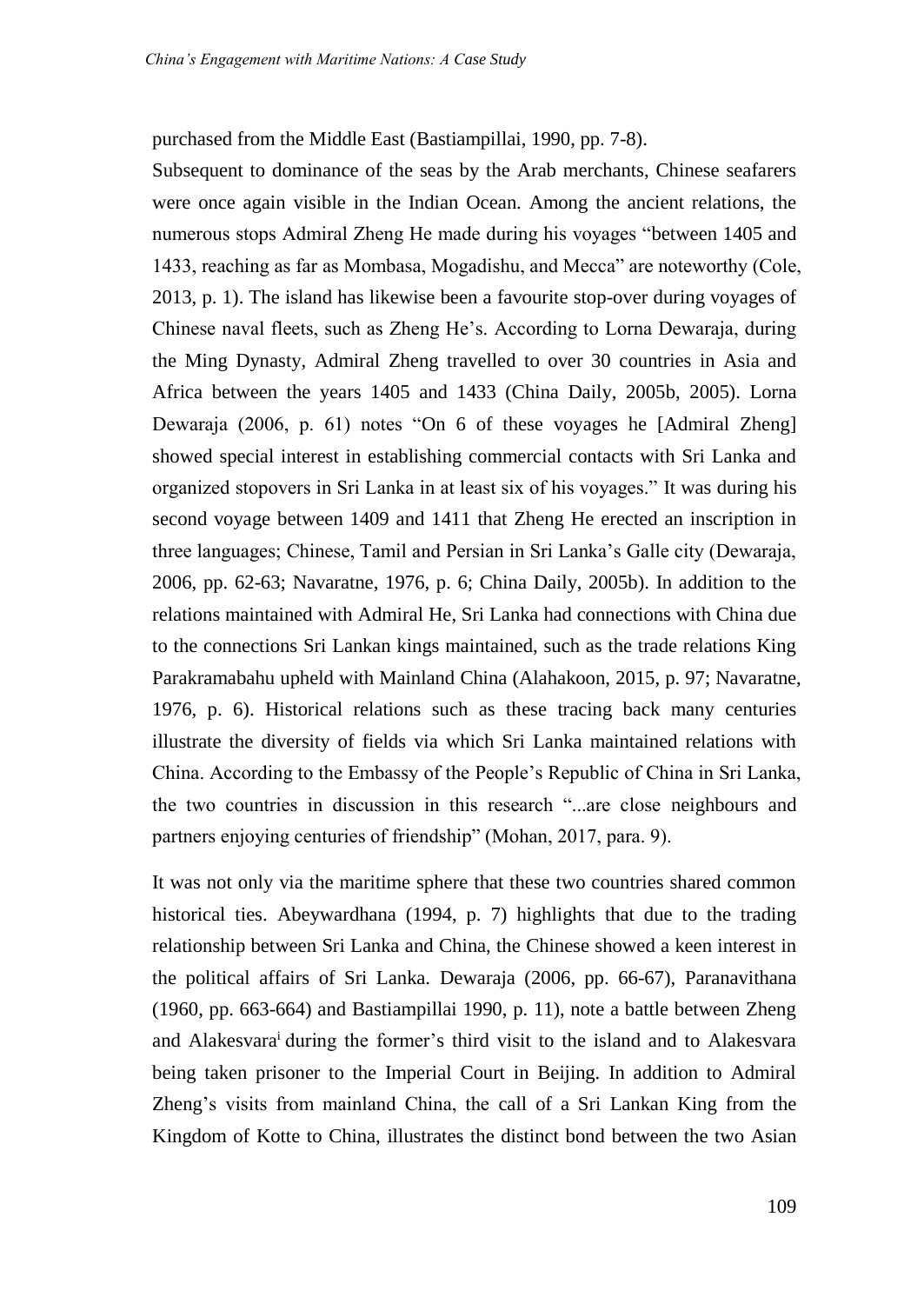countries. Paranavithana (1960, pp. 665-670) indicates that king would be Parakramabahu VI and notes that he had "personally visited the Chinese Court, bearing tribute, in 1416 as well as in 1421." Dewaraja (1960, p. 70), however, records more than these two visits by King Parakramabahu VI.<sup>ii</sup> There is further reference to a Chinese national being a descendant of King Parakramabahu VI, who ruled the Kingdom of Kotte in 1459 when the prince is said to have sailed to China(Ayub, 2016, para. 3; Wettimuny, 2016, para. 7; Navaratne, 1976, p. 4). Even though no further mission to the Chinese Court took place after 1459, trade relations continued (Dewaraja, 1960, p. 70; Paranavitharana (1960, pp. 665-666).

Moreover, Sri Lanka was a hub for Buddhist studies in the region, attracting eminent scholars such as "...Chinese Monk Faxian in the early fourth centuryiii" (Alahakoon, 2015, p. 106). This indicates that religious ties between the two states appear to have been the main linkage in the ancient times, with the visit of the Chinese Monk Faxian to Sri Lanka in the 400s during the Jin Dynasty. According to the *China Daily*, having spent two years in Sri Lanka, Faxian wrote the book *Romance of a Buddhist Country*, upon his return to China in 410 (2005a, para. 1). Gunasingha (1961, p. 184) notes that several other exchanges of Buddhist delegations took place in 429 C.E. and in 434 C.E. in addition to Fa Xian's visit in 412 C.E. Nihal Rodrigo acknowledges that some of the ancient relations such as the Buddhist links between the two countries dating back to the fifth century have a contemporary relevance on the bilateral relations (2007).

#### *Malaysia*

Jean Martin (1985, p. 81) mentions that some of the earliest traders to the Malaysian Peninsula were "the Chinese who has a long tradition of trade with the *Nanhai* – the South China Seas [emphasis original]." Leong Sau Heng (1991, p. 4) highlights that ports such as Sungai Mas and Pengkalan Dujang in the Malay Peninsula were considered as entrecotes where goods from "the Near East, India, Sri Lanka, and China were landed, sold and reshipped…." This is illustrated by "shreds of a wide variety of Chinese trade wares" found at these archeological sites indicate that there was a trading relationship with Imperial China (Leong, 1991, p. 4). These entrepots pre-dated the status received by Malacca in the early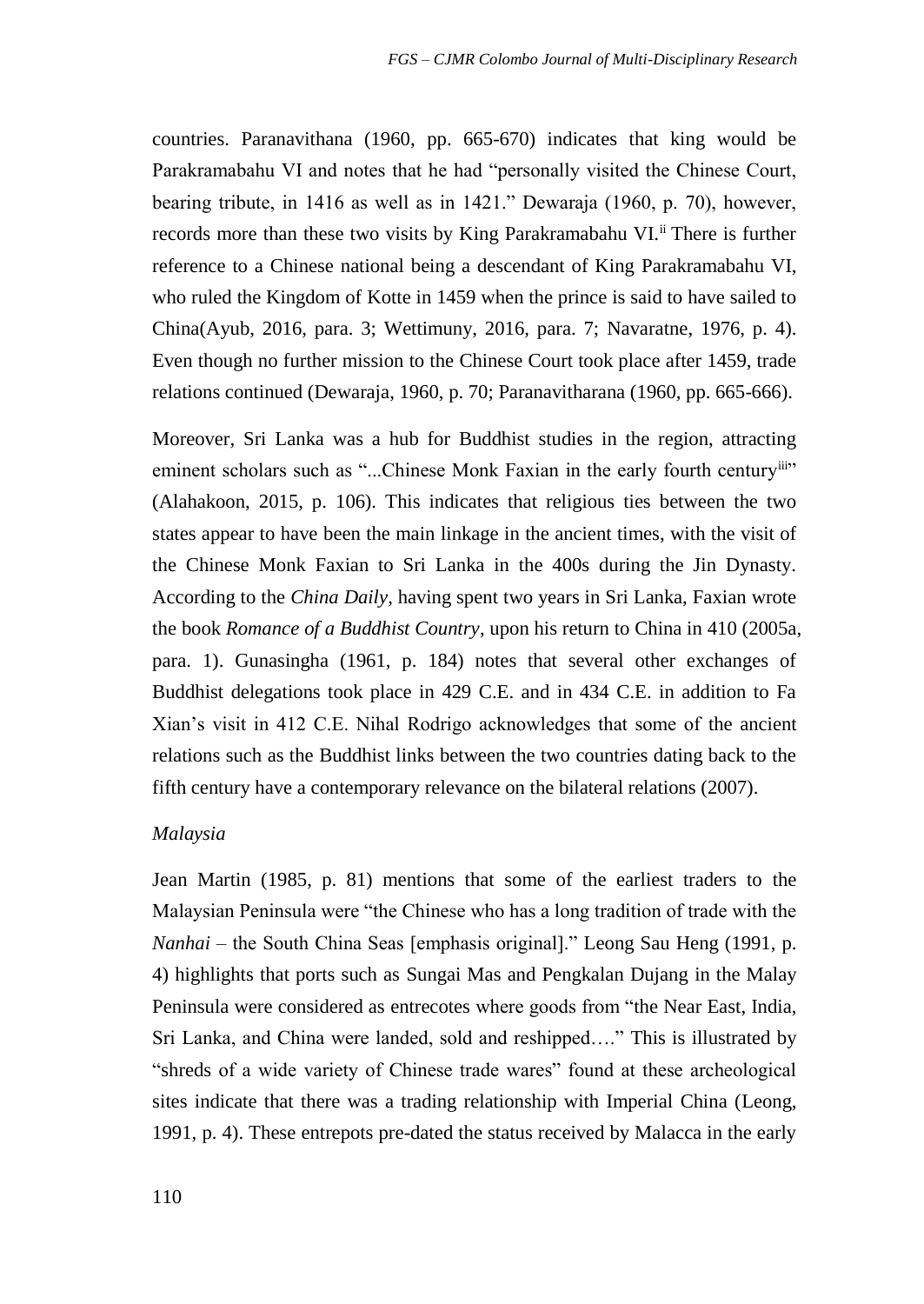historical period (Leong, 1991). Historical records indicate that Malaysian vessels carried products such as Cinnamon from Southern China on their forays in to the Indian Ocean (Tarling, 1999, p. 186).

*The Cambridge History of Southeast Asia* (Tarling, 1999, p. 186) illustrates that since the Malays were known from around the third century BC, it was possible that the Chinese "began to sail through the Straits of Melaka (Malacca) and Sunda into the Indian Ocean", thereby establishing links with South Asia. Wyatt (2012, p. 32) notes that "Chinese had since at least the beginning of the seventh century C.E. engaged in regular and thriving maritime trade along the South China Sea coast with the people they called *kunlun*."Furthermore, a note from the Yuan Dynasty (1279-1368) refers to the 'kingdom of kunlun' and directions on how to reach there (Wyatt, 2012, p. 32). Leong Sau Heng (1991, p. 5) notes that:

Early entrepots are found on the west coast of the Malay Peninsula at the northern entrance to the Straits of Melaka. The presence of these early entrepots from about the mid first millennium clearly attest to the growing importance of the Straits of Melaka as a major sea-lane linking regions west of the Bay of Bengal and those bordering on the South China Sea and further north.

These historical facts establish that China was engaging with the maritime nation of Malaysia from ancient times and that Malaysia was a key node in maritime trade in early history.

During the Song period (960 – 1279), China exported silk and textiles to this region (Martin, 1985, p. 85). Since the eight century, relations between the Malay empire of Sri Vijaya and China improved, leading to regular commercial contacts between the two countries (Bastiampillai, 1990, p. 6). Shulami and Rahman (1991, p. 18) indicate that rare "products of Southeast Asia were exchanged for Chinese gold and silk." Furthermore, Jean Martin (1985, p. 81) indicate that ceramic ware found from the island of Tioman in the southeast coast of the Malaysian Peninsula "illustrates the part played by the peninsula and its island in the maritime trade of the region [as] the ceramic date from the  $11<sup>th</sup>$  to the  $19<sup>th</sup>$ century, match … pattern[s] of trading and settlements stretching from China…."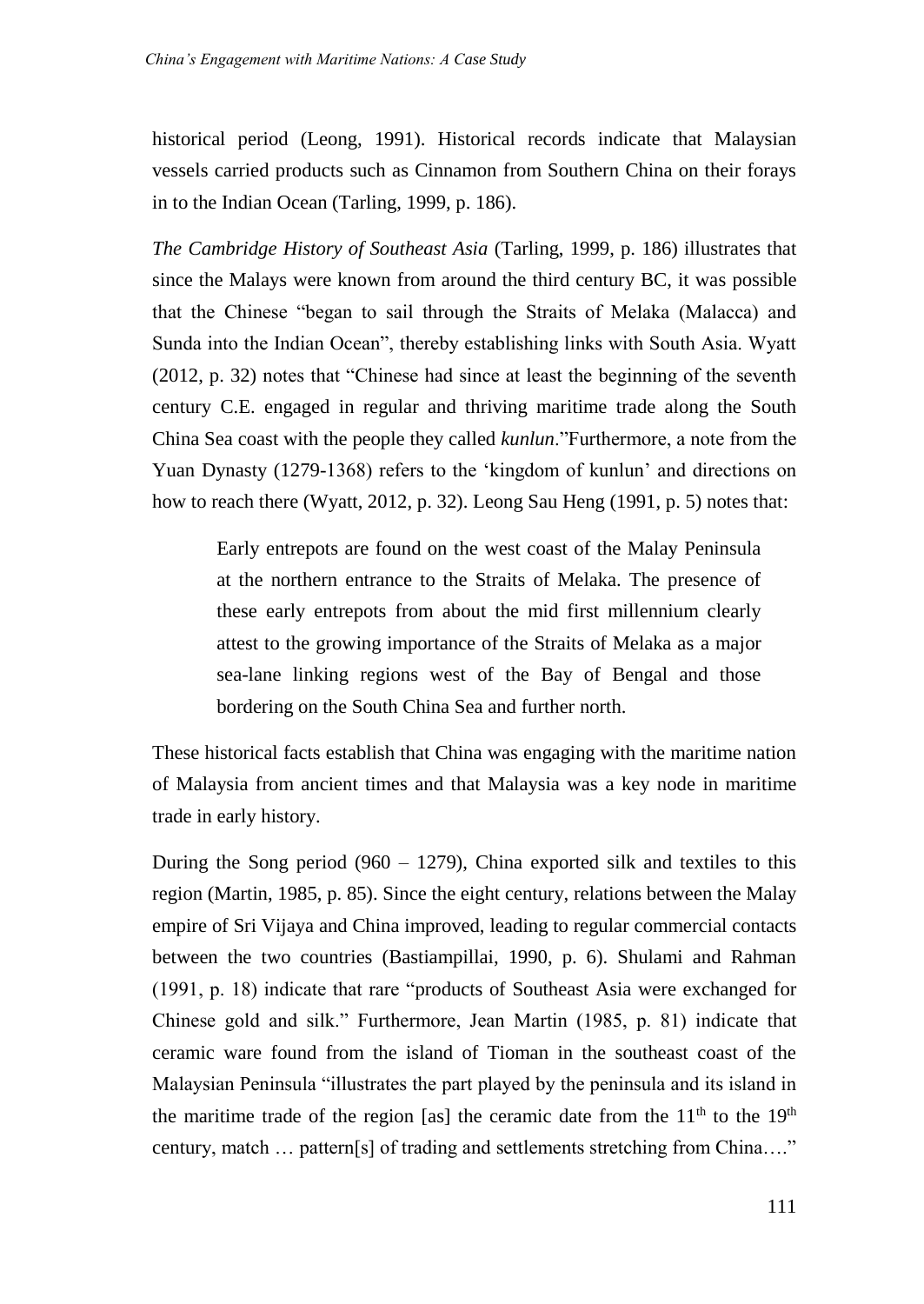Martin (1985, p. 81) notes the following as some of the products sought by the Chinese:

Spices, such as nutmeg, cloves and pepper…. Aromatic products, such as camphor from Borneo, sappan woof for incense, medicinal herbs resins, dyes, textiles, ebony and hardwoods for furniture, drugs, tin and other minerals were traded with even more exotic luxuries: ivory, turtle shells, giant clams, bezoar stones, ambergris, rhinoceros horn, coral, amber and other precious stones….

Moreover, ceramic ware found in Tioman indicates there was robust trade relations with Southern China in the  $11<sup>th</sup>$  and  $12<sup>th</sup>$  centuries (Martin, 1985, p. 85).

As the Malacca Sultanate was at the height of its power in the  $15<sup>th</sup>$  century, it was considered a trade-worthy, so much so, the Tioman island is called "*Zhuma shan,* the Mountain of Rami [emphasis original]" in Chinese shipping charts (Martin, 198, p. 82). Furthermore, records indicate, Admiral Zheng He visited Malaysia with both men and tonnes of cargo during his naval expeditions in to the Indian Ocean (Sariyan, 2020). Similar to Sri Lanka, Admiral Zheng visited Malacca during his first voyage between 1405 and 1407 (Dewaraja, 2006, p. 62) and in 1409 (Martine, 1985, 82). Thereafter, Paranavitharana (1960, p. 665) notes that "in 1445, the Sinhalese envoys to China went in company with those from Malacca. These illustrate that there was a close relationship not only between China and Malaysia, but also Sri Lanka and Malaysia with each country trading wares from the other.

Even though trade with Malaysia reduced after the arrival of the Portuguese, the Trengganu on the Malaysia east coast, continued trade with China by exporting "pepper and gold and a whole variety of local products form abalone to bird'snests to China" (Martin, 1985, p. 82). David (2013) asserts that even though there were ships "…laden with porcelain, silk and jade, perfumes, copperware, iron tools and implements, and gold, silver and bronze coins" traversing the seas, these voyages "were also a source of technical and agricultural knowledge – it is said, for example, that the large scale cultivation of maize in Malacca started after the visits."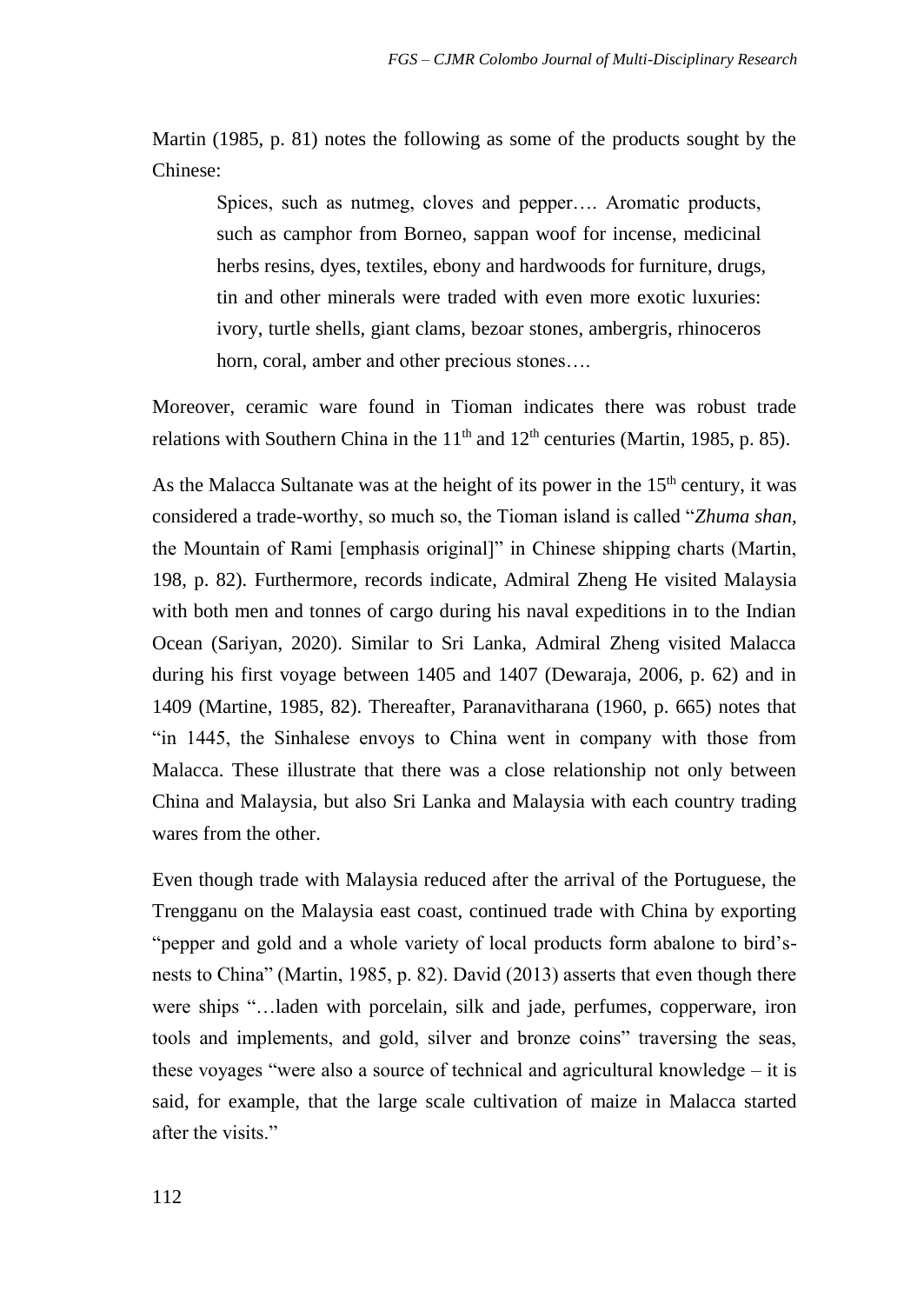Besides the trade relations, China and Malaysia were connected through Buddhism. Wales (1940, p. 85 as cited in Ray, 1991, p. 8) points at evidence "from the 4th century onwards and found in the state of Kedah." Further, O'Connor (1972, p. 39 as cited in Ray, 1991, p. 8) and Allen (1986-87, p. 41 as cited in Ray, 1991, p. 8) highlight various images and inscriptions that were found as well as "2nd inscribed slab of roughly the same period has also been found on the west coast of Malaysia". These instances illustrate the robust trade and connections that took place in the early history between China and Malaysia.

# **Ancient Silk Route and the 21st Century Maritime Silk Road: A Comparison**

Sri Lanka recognised the People's Republic of China in 1950 and established formal diplomatic relations in February 1957. However, in October 1952, the two countries established economic ties, commencing an unconventional form of relationship. In more recent history, Malaysia was the first Southeast Asian country to recognise and normalise relations with China in 1974 (Nagara, 2018; Seng, 2018, para. 6). This illustrates that China was better engaged with South Asian countries since the formation of the PRC, when compared with the Southeast Asia region.

### *21st Century Maritime Silk Road*

The 21st Century Maritime Silk Road is one of two main prongs of the Belt and Road Initiative (BRI) China launched in 2013. The BRI was previously known as the One Belt-One Road (OBOR) initiative and was launched in two phases. The Silk Road Economic Belt (or the Belt) which refers to the overland routes for rail and road connectivity was launched in Kazakhstan in August 2013. The 'road' or the 21st Century Maritime Silk Road was launched in October 2013 in Indonesia and focuses on connecting countries through sea routes. Two years later in 2015, the PRC renamed this mega initiative as the Belt and Road Initiative. Thereafter in 2017, the BRI was formally constitutionalised. This unprecedented behaviour indicates the significance given to the initiative by the Chinese Communist Party (CCP). Therefore, the implementation and the success of the BRI by 2049 is now the entire nation's responsibility. Furthermore, constitutionalising the BRI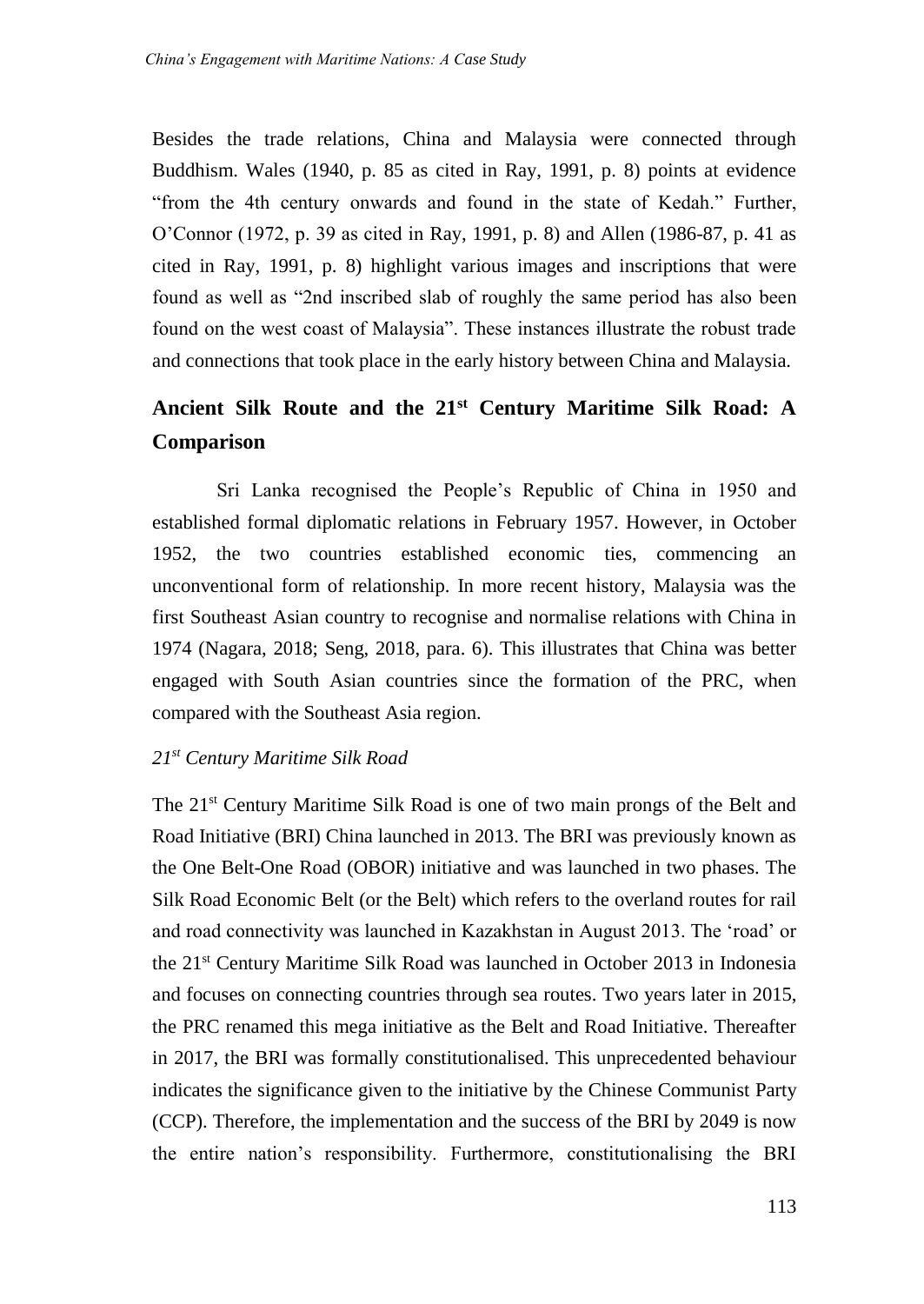translates it into a policy, which then is the responsibility of all succeeding CCP members.

The BRI can be understood as means for China to connect with other countries via spheres such as politics, economics and culture. With over USD 1 trillion being invested in over 100 countries, the BRI is the largest infrastructure investment project implemented in the  $21<sup>st</sup>$  century. In order to facilitate investment via the BRI, the Chinese government established the Silk Road Fund (SRF) in December 2014 to provide "investment and financing support for trade and economic cooperation and connectivity under the framework" of the BRI (Silk Road Fund, n.d.). The Silk Road Fund (n.d.) further indicates that it is "designed to promote common development and prosperity of China and other countries and regions involved in the Belt and Road Initiative … to ensure medium and long-term financial sustainability and reasonable returns on investment." Therefore, this indicates that the Fund is positioned to finance viable projects that are introduced under the BRI. In addition to the SRF, the Chinese government also established the Belt and Road Forum for International Cooperation (BRF) in 2017. It has since met with partner countries once more to promote cooperation and strengthen multilateralism to address global challenges. The Joint Communique further indicated that the countries "believe that an open, inclusive, interconnected, sustainable and people-centered world economy can contribute to prosperity for all" (The Second Belt and Road Forum for International Cooperation, 2019).

Of the two arms of the BRI, the 'road' or the  $21<sup>st</sup>$  Century Maritime Silk Road is relevant to the two cases analysed herein, as it stretches from the southern coast of China, through Hanoi, to Kuala Lumpur via the Strait of Malacca to Colombo to reach the east coast of Africa and Europe. Therefore, the successful implementation of the MSR requires that China engage with Sri Lanka and Malaysia in the present century.

Since 2004, the United States and India has been referring to the  $21<sup>st</sup>$  Century Maritime Silk Road as the 'String of Pearls'. It is based on the premise that China "...wants to secure port access throughout the South China Sea and adjacent Indian Ocean, which connect *[sic]* the hydrocarbon-rich Arab-Persian world to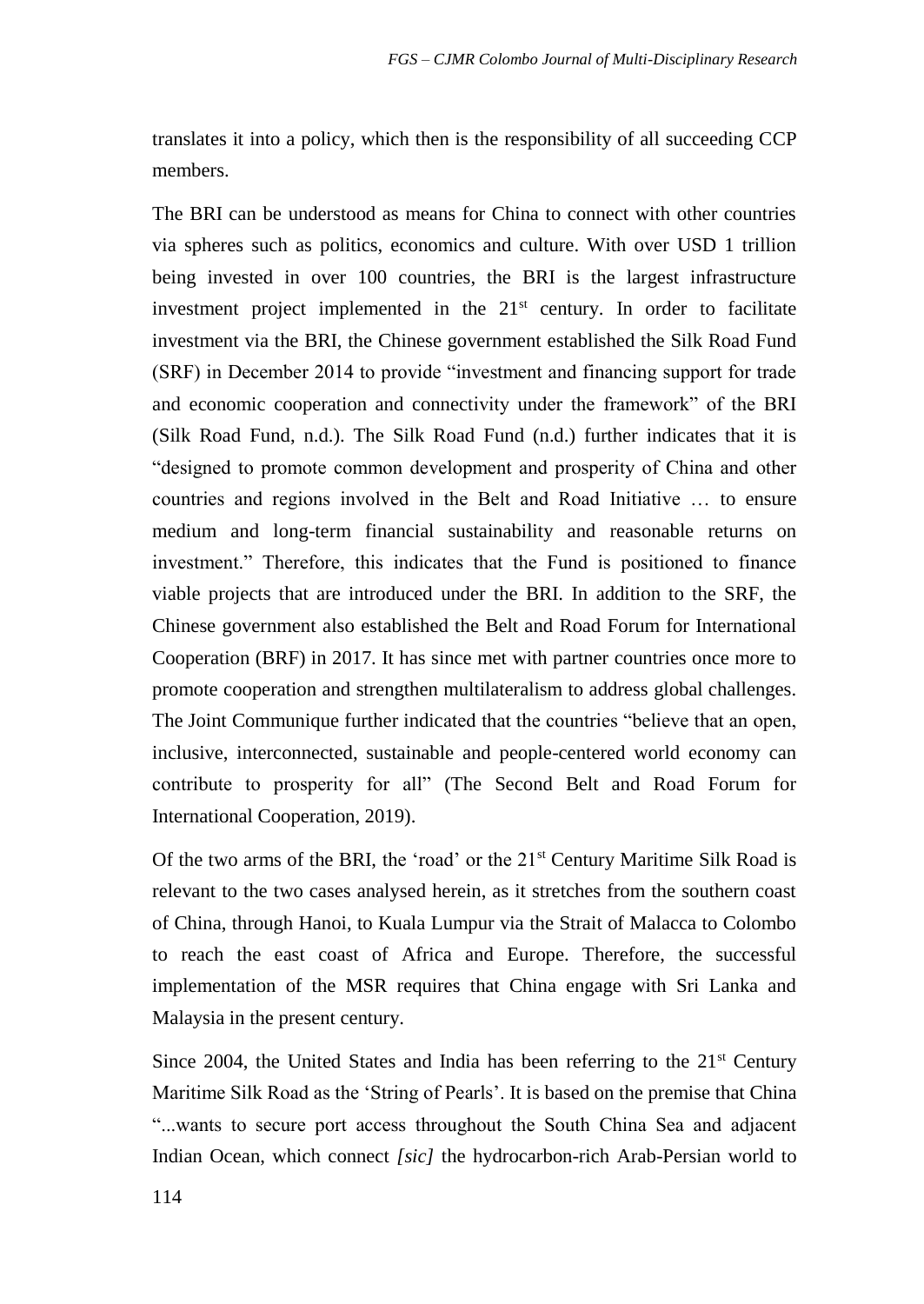the Chinese seaboard" (Kaplan, 2013, p. 199). The term String of Pearls first appeared in the 2004 report titled *Energy Futures in Asia*, which was commissioned by the U.S. Department of Defense and conducted by the security contractor Booz Allen Hamilton. This denotes that China is building several naval and logistical hubs surrounding India, in order to prevent India from engaging with its neighbours. Accordingly, the report defines the 'string of pearls' as "…strategic relationships along the sealanes [sic] from the Middle East to the South China Sea in ways that suggest defensive and offensive positioning, not only to protect its energy interests, but also to serve broader security objectives" (MacDonald, Donahou and Danyluk, 2004 as cited in Conrad, 2012, p. 1). Therefore, it can be ascertained that the term 'String of Pearls' indicates an Indian perspective of insecurity through an American report. This concept is especially important in understanding the Indian perceptions towards Chinese involvement in Sri Lanka, especially in answering the research problem in this paper pertaining to Sri Lanka.

Commenting on the existing literature on the BRI in Southeast Asia, Liu and Lim (2018, p. 1) indicate that a majority have "focused almost exclusively on China's interests and strategies", with minimal attention given to the concerns raised by small states in Southeast Asia. Similarly, the scholarship (see Blanchard, 2017; Liu and Lim, 2018; Malik, 2017) draws attention to the importance of the Southeast Asian region in implementing the 21<sup>st</sup> Century Maritime Silk Road. Similarly, Senaratne (2020) indicates that the literature on China-Sri Lanka relations is based on Chinese intentions in Sri Lanka.

## *Protection (non-interference in the internal affairs of a country)*

During the Imperial era, China provided protection to the Malacca Kingdom or pledged support to do so. Accordingly, through its tributary system, China provided protection to those paying tribute. Furthermore, "… these sovereign nations and China observed mutual respect and supported each other. Although China was more powerful, it neither conquered nor interfered in their internal affairs, but helped protect their sovereignty from encroachment by neighbors...." (Nagara, 2018, para. 5-6). This is indicative of China's policies in Malaysia, where it has assured protection in exchange for tributes. However, regardless of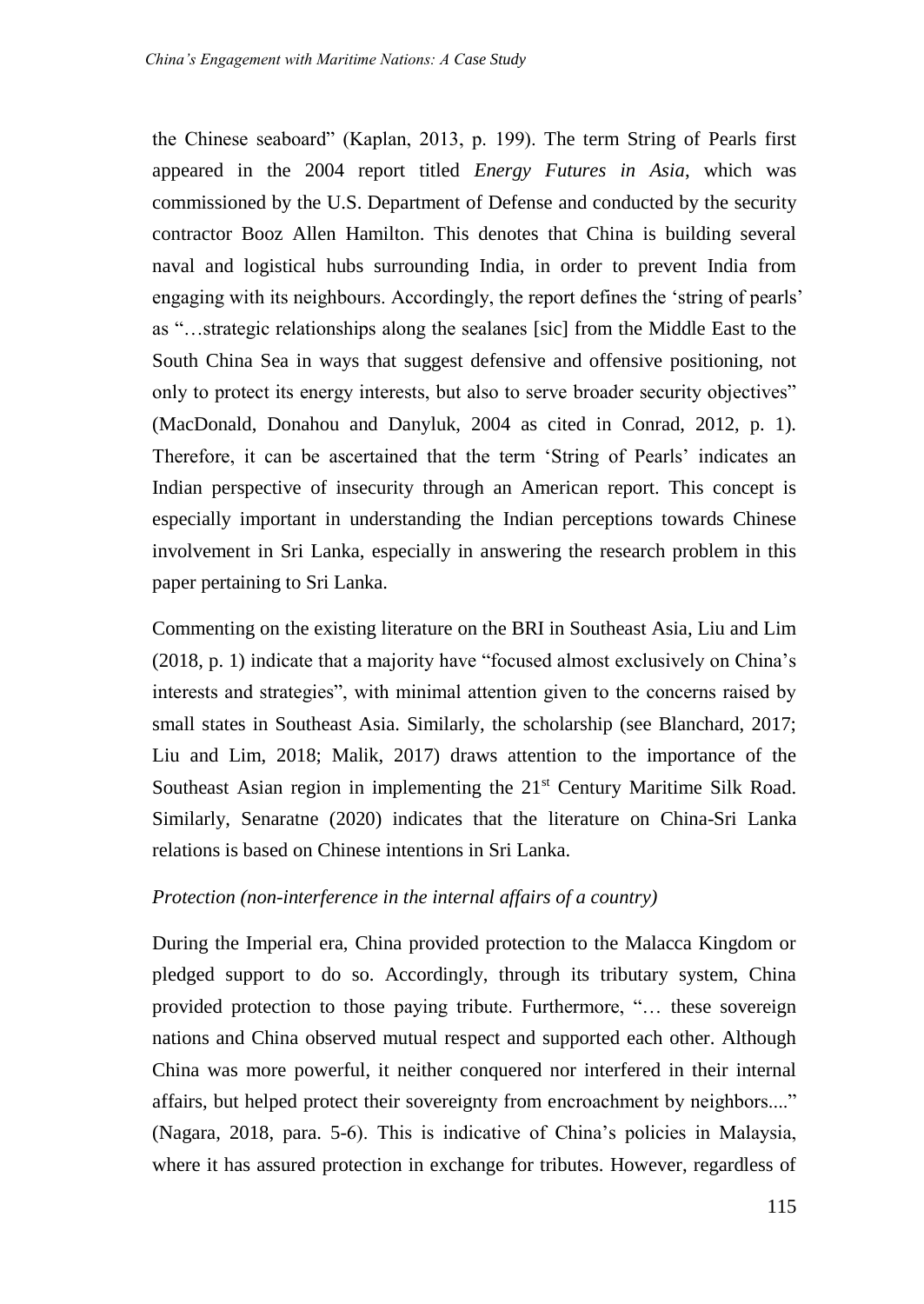the assurances for protection, there have been instances in which "… this protection was limited or even absent, as China opted for non-intervention. For example, the Ming Emperor, …did nothing when Vietnam attacked Champa in the 14th and 15th centuries" (Nagara, 2018, para. 6). It further denotes that China was not keen on being embroiled in other state's problems, regardless of various reassurances given.

However, recent events emerging from the South China Sea indicate that China is embroiled in an international legal dispute on maritime claims. In an attempt to lay claim to 'historic waters', China is currently encroaching on the Exclusive Economic Zone (EEZ) of Malaysia. Hence a definite change in how China conducts its relations with Malaysia can be witnessed through these new developments, as it implements the 'nine-dash line' map, a revised map of the 1947 'eleven-dash line' version. Implementing this map enables China to expand its EEZ and access approximately 80 percent of the area's resources such as petroleum and gas deposits, fish, mineral deposits etc. in the South China Sea. However, because the South China Sea connects the Pacific Ocean and the Indian Ocean, countries such as Australia, Japan and the United States are apprehensive of the increased Chinese engagement and role in this area. On July 13, 2020, the U.S. Department of State issued a statement on the 'U.S. position on Maritime Claims in the South China Sea' which indicated:

The United States champions a free and open Indo-Pacific. Today we are strengthening U.S. policy in a vital, contentious part of that region – the South China Sea. We are making clear: Beijing's claims to offshore resources across most of the South China Sea are completely unlawful, as is its campaign of bullying to control them.

In the South China Sea, we seek to preserve peace and stability, uphold freedom of the seas in a manner consistent with international law, maintain the unimpeded flow of commerce, and oppose any attempt to use coercion or force to settle disputes. We share these deep and abiding interests with our many allies and partners who have long endorsed a rules-based international order. (U.S. Department of State, 2020, para. 1-2)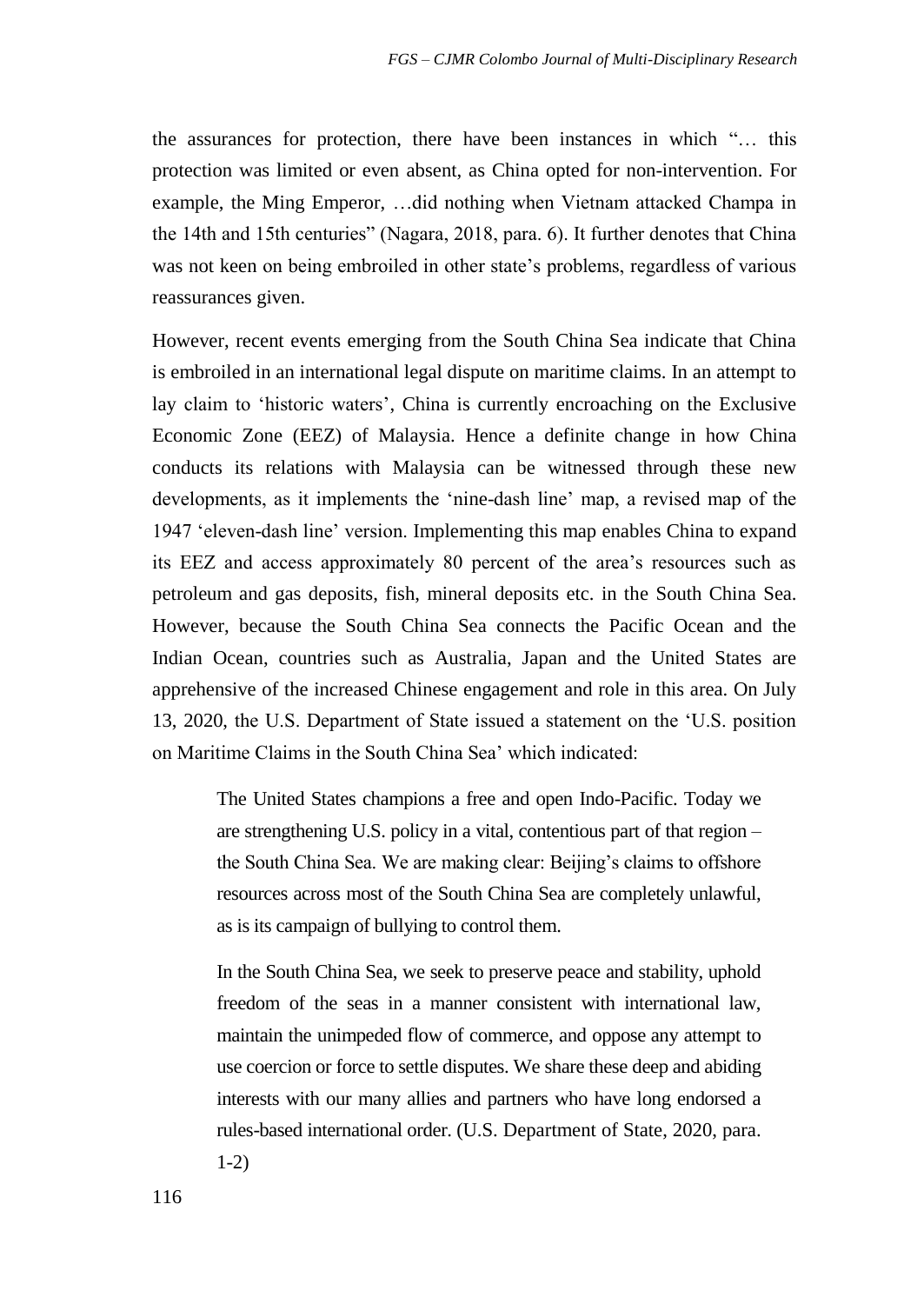Moreover, Aukus, a trilateral security pact was signed between Australia, the United Kingdom and U.S.A on September 15, 2021 as a means of curtailing the Chinese presence in the Indo-Pacific, especially the Southeast Asian region (Murphy and Hurst, 2021). This illustrates that even though Malaysia was able to rely on China in ancient times, it is now unable to do so, thereby having to rely on other security mechanisms.

Malaysia has traditionally attempted to negotiate and resolve these threats to its maritime security through international law. In a 2020 Defence White Paper ([DWP], p. 11), Malaysia notes that the document presents "…Malaysia's current interests and future aspirations as **a maritime nation with continental roots**, exploring the nation's unique role as **a bridging linchpin** between the Asia-Pacific and Indian Ocean regions [emphasis original]." The DWP (2020, p. 22) further underscores the importance of diplomacy and international law such as the United Nations Convention on the Law of the Sea (UNCLOS) in settling disputes of this nature: "Malaysia maintains friendly relations with all countries and seeks peaceful resolution of disputes based on international law. The South China Sea should be a platform for cooperation and connectivity, not an area of confrontation or conflict area…."

In the past, Malaysia followed a more cautious approach in engaging with China on the South China Sea dispute. However, bolstered by the U.S. position in the South China Sea calling for China to respect international laws, Malaysia is being more assertive towards its sovereign claims. Accordingly, in a letter to the United Nations in July 2020, Malaysia indicated that it "rejects China's claims to historic rights, or other sovereign rights or jurisdiction, with respect to the maritime areas of the South China Sea encompassed by the relevant part of the 'nine-dash line'" (Moriyasu and Khan, 2020, para.2). This is indicative of Malaysia's confidence in safeguarding their national interests by way of ensuring Maritime Security.

This showcases a distinct shift in the protection China previously afforded to Malaysia during the era of the Ancient Silk Route. However, with the onset of the 21st Century Maritime Silk Road, China is being more assertive in its approach in the Southeast Asian / South China Sea neighbourhood.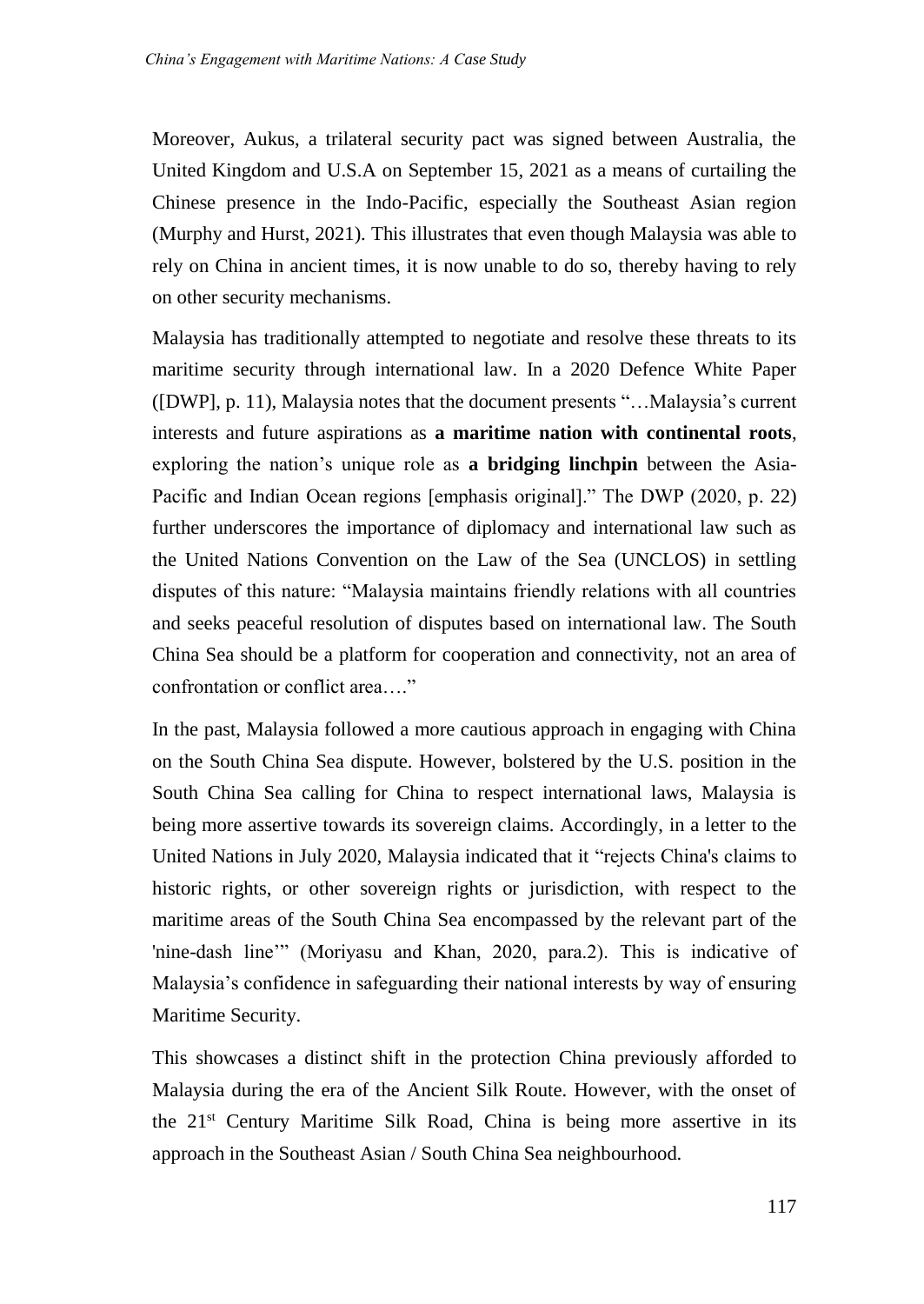China's relations with Sri Lanka are contrasting to those it maintained with Malaysia. Unlike with Malaysia, historical records do not indicate China being protective of Sri Lanka via the Ancient Silk Road. This is indicative of the rise in Arab merchants in Sri Lanka and the colonisation of the island by the Portuguese, the Dutch and the British. It must also be noted that there was a decline in Imperial China's seafaring status in the  $18<sup>th</sup>$  century as China sought to focus more on its internal security such as in fighting rebellions and invasions from its northern quarters. Furthermore, there is reference to an invasion of ancient Sri Lanka by the Chinese in the  $15<sup>th</sup>$  century, during Alakesvara's time in order to have him respect the Imperial Court of China (Paranavitana, 1960, p. 664). These illustrate the nature of the relations China had with ancient Sri Lanka, which were politically motivated.

On the contrary, China is more protective of Sri Lanka through the  $21<sup>st</sup>$  century MSR as it is conscious of the island's strategic location. Towards this end, Sri Lanka is provided economic and political support as was witnessed in the immediate aftermath of the conflict in 2009 during Sri Lanka development drive and in the United Nations, respectively. In September 2021, China indicated its displeasure and stated that "it opposes interference into Sri Lanka's domestic affairs under the guise of human rights" (Farzan, 2021). Furthermore, the increased power rivalry in the IOR has driven China towards Sri Lanka as it comprehends the strategic importance of Sri Lanka's location. Accordingly, China is keen on investing in Sri Lanka to protect Sri Lanka's interests and to demonstrate China's economic prowess. This illustrates that China's contemporary relations with Sri Lanka are more economically inclined.

#### *Trade*

Due to the increased exchange external states have with those in the Indian Ocean, and the position countries such as Sri Lanka and Malaysia play in facilitating the exchange of goods, ideas and people, these states can be recognised as 'Gateway States' (S. B. Cohen, 2003, pp. 49-50). Saul Cohen's description is derived from the capacity of such states to take advantage of their location for economic development (2016, pp. 49-52); a role, countries like Sri Lanka and Malaysia have been playing for many centuries.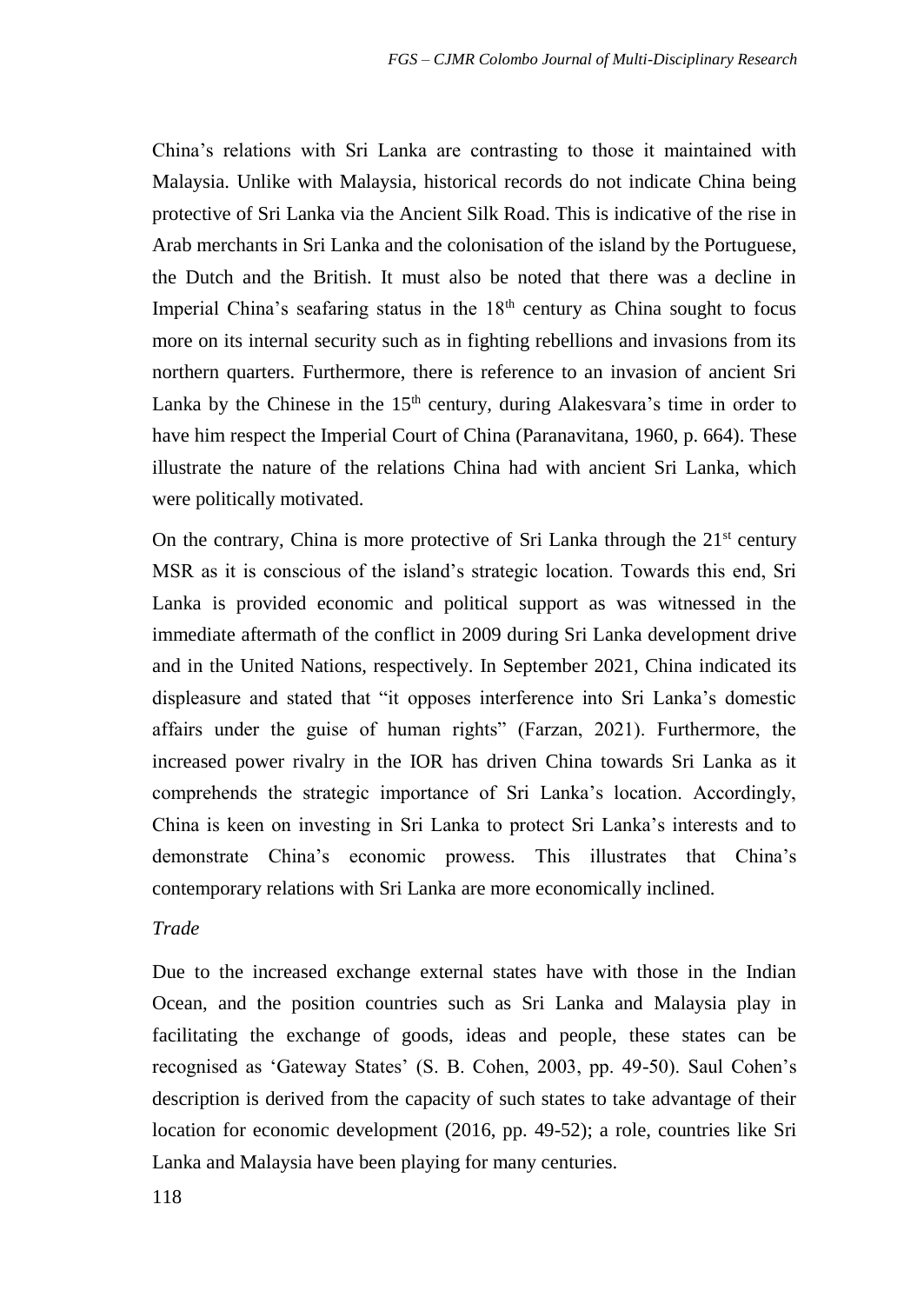When analysing Imperial China's trade relations, it was clear that they used economic power to woo countries and engage with them. This was China's strategy of maintaining positive relations with interested countries. Relations in the  $21<sup>st</sup>$  century too are being projected through a trade lens, especially with the launching of the  $21<sup>st</sup>$  century Maritime Silk Road (MSR). Here too China is attracting countries it has had relations with in ancient times. Liu and Lim (2018, p. 1) argue "that the political elites in a relatively weak and small state such as Malaysia are adept in engaging with a rising China to advance key projects, furthering their own agenda." From a Neoclassical Realist perspective, this highlights that the Malaysians are conscious of their domestic requirements and are therefore, engaging with China to further them. This illustrates that these decisions are taken consciously. Moreover, three factors determine the results of this: "fulfilment of Malaysia's longstanding pro-ethnic Malay policy, a mutual vision between the state and federal authorities, and advancement of geopolitical interests for both Malaysia and China" (Liu and Lim, 2018, p. 1)

## **Conclusion**

When analysing China's relations with Sri Lanka and Malaysia there are differences in how Imperial China maintained relations with the two States. In Sri Lanka, Imperial China maintained less of a protective stance, and instead, was welcoming of foreign connections the island maintained with, for example, Arab seafarers. Contrastingly in Malaysia, Imperial China was more involved as Malaysia was one of its tributary states. This indicates that during the time of the Ancient Silk Route, Imperial China was more conscious of safeguarding its neighbourhood and ensuring that strong alliances were made. However, the incident with Alakesvara in the early  $15<sup>th</sup>$  century illustrate that Imperial China was keen on being respected the world over. It further demonstrates that they did not appreciate being defied and sought recognition from countries beyond the Southeast Asian region.

Contemporary relations during the 21<sup>st</sup> century Maritime Silk Road are defined by the investments and engagement China maintains with Sri Lanka and Malaysia. These are further impacted by the increased power rivalry in the Indo-Pacific. It was examined that China's relations with maritime countries in the  $21<sup>st</sup>$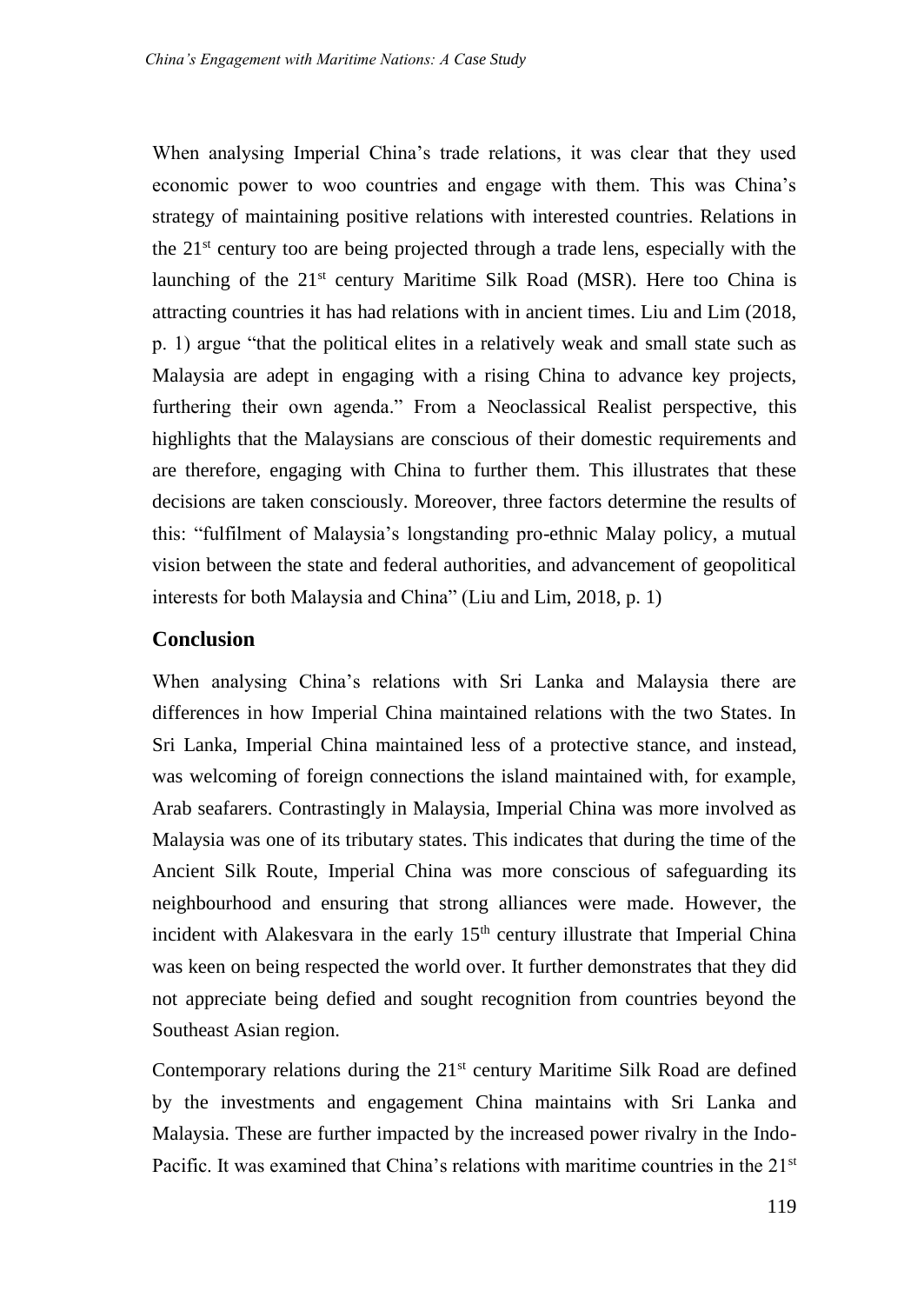century has altered significantly due to several reasons such as firstly, the prominence given to the Indo-Pacific region by the United States of America since 2010; secondly, China's MSR initiative since 2013; thirdly, India's Security and Growth for All in the Region (SAGAR) initiative since 2015. However, from a Neoclassical Realist perspective, it revealed that trade and commercial ties remain the backbone of the interactions between China and the two maritime states, as there is a domestic requirement for states to engage with a partner that is more cooperative.

However, the importance of Sri Lanka's strategic location has contributed to the close scrutiny of Sri Lanka-China relations not only by Western powers, but by the QUAD (India, Japan, Australia and US) in the emerging cold war between China and USA. Moreover, Sri Lanka with its inherent strategic importance is becoming a bone of contention between India and China both claiming close and historical relations with the country. In the Southeast Asian region, Malaysia is attempting to defend its interests in the South China Sea against Chinese encroachments.

In conclusion, it can be ascertained that China's modern interactions with maritime nations continue to be underpinned by economic interactions, and secondly, that China's contemporary interactions with Malaysia and Sri Lanka are underscored by geopolitical considerations. Therefore, it can be ascertained that China is attempting to woo countries through economic / trade relations, as it is important for China to keep tabs of these countries. This is in consideration of the strategic location and historical ties. This has resulted in western powers being overly cautious of the Chinese motives and behaviour in Southeast and South Asia.

<sup>i</sup>A.k.a. Alagakkonara

iiDewaraja (1960, p. 70) notes "Since then Sri Lanka relations continued to the reign of Parakramabahu VI of Kotte. According to Ming shi envoys from Sri Lanka bearing tribute reached China in 1416,1432,1433,1436, 1445 & 1459. Although the Chinese sources say that these missions were headed by the Sri Lankan king in person there is no evidence from Sri Lankan sources that the king was away from the country at any time. Perhaps a relative of the king or a high official may have represented the monarch."

iii Anuradha Seneviratna (1994, pp. 19-20) refers to Fa-Hsein visiting Anuradhapura in the fifth century.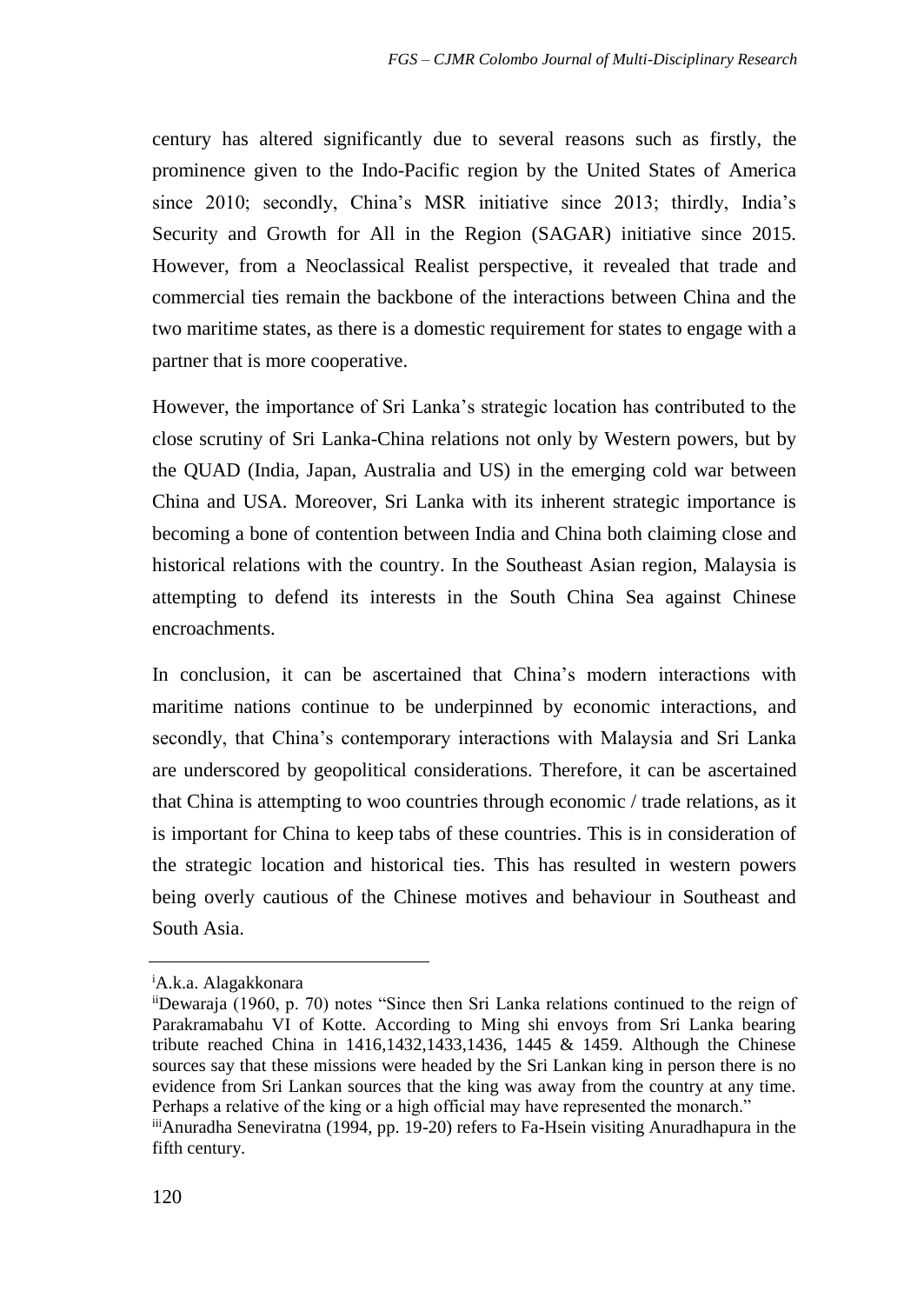## **References**

- Abeywardhana, D. L. (1994). *Sri lankawae jathyanthara sambandatha* (Foreign Relations of Sri Lanka). Colombo: Godage Publishers.
- Alahakoon, P. (2015). Trincomalee, a Factor to Leverage the Geostrategic Advantage of Sri Lanka. In S. Fernando (Ed.), *United States-China-India Strategic Triangle in the Indian Ocean Region* (pp. 93-116). New Delhi: KW Publishers.
- Ayub, M. S. M. (2016, October 17). The Sri Lankan "Kumarikawa" in China. *Daily Mirror.* Retrieved from [http://www.dailymirror.lk/article/The-Sri-](http://www.dailymirror.lk/article/The-Sri-Lankan-Kumarikawa-in-China-117544.html)[Lankan-Kumarikawa-in-China-117544.html](http://www.dailymirror.lk/article/The-Sri-Lankan-Kumarikawa-in-China-117544.html)
- Balachandran, P.K. (2018, August 28). Why are US, Japan and India making a beeline for Trincomalee? *Daily Mirror*. Retrieved from [http://www.dailymirror.lk/opinion/Why-are-US-Japan-and-India-making](http://www.dailymirror.lk/opinion/Why-are-US-Japan-and-India-making-a-beeline-for-Trincomalee-/172-154647)[a-beeline-for-Trincomalee-/172-154647](http://www.dailymirror.lk/opinion/Why-are-US-Japan-and-India-making-a-beeline-for-Trincomalee-/172-154647)
- Bastiampillai, B. E. S. J. (1990). China-Sri Lanka: trade and diplomatic relations including the voyages of Cheng-Ho. *UNESCO Silk Roads Programme.*  Retrieved from [https://es.unesco.org/silkroad/sites/default/files/knowledge](https://es.unesco.org/silkroad/sites/default/files/knowledge-bank-article/china_sri_lanka_trade_and_diplomatic_relations_including_%20the%20_voyages_of_cheng_ho.pdf)[bank-article/china\\_sri\\_lanka\\_trade\\_and\\_diplomatic\\_relations\\_including\\_](https://es.unesco.org/silkroad/sites/default/files/knowledge-bank-article/china_sri_lanka_trade_and_diplomatic_relations_including_%20the%20_voyages_of_cheng_ho.pdf)  the voyages of cheng ho.pdf
- China Daily. (2005a, April 05.) *Sino-Sri Lankan Relations.* Retrieved from [http://www.chinadaily.com.cn/english/focus/2005-04/05/content\\_43137](http://www.chinadaily.com.cn/english/focus/2005-04/05/content_43137%206.htm)  [6.htm](http://www.chinadaily.com.cn/english/focus/2005-04/05/content_43137%206.htm)
- China Daily. (2005b, July 12). Zheng He Anniversary Highlights Peaceful Growth. *China.org.*cn. Retrieved from [http://china.org.cn/english/](http://china.org.cn/english/%202005/Jul/134724.html)  [2005/Jul/134724.html](http://china.org.cn/english/%202005/Jul/134724.html)
- Cohen, S. B. (2003). *Geopolitics of the World System*. Lanham: Rowman & Littlefield.
- Cole, B. D. (2013). *Asian Maritime Strategies: Navigating Troubled Waters*. Annapolis: Naval Institute Press.
- Conrad, M. E. (2012). *Does China Need a "String of Pearls"?* (Masters dissertation, Naval Postgraduate School, California, United States of America). Retrieved from http://www.dtic.mil/dtic/tr/fulltext/u2/a567 [642.pdf](http://www.dtic.mil/dtic/tr/fulltext/u2/a567%20642.pdf)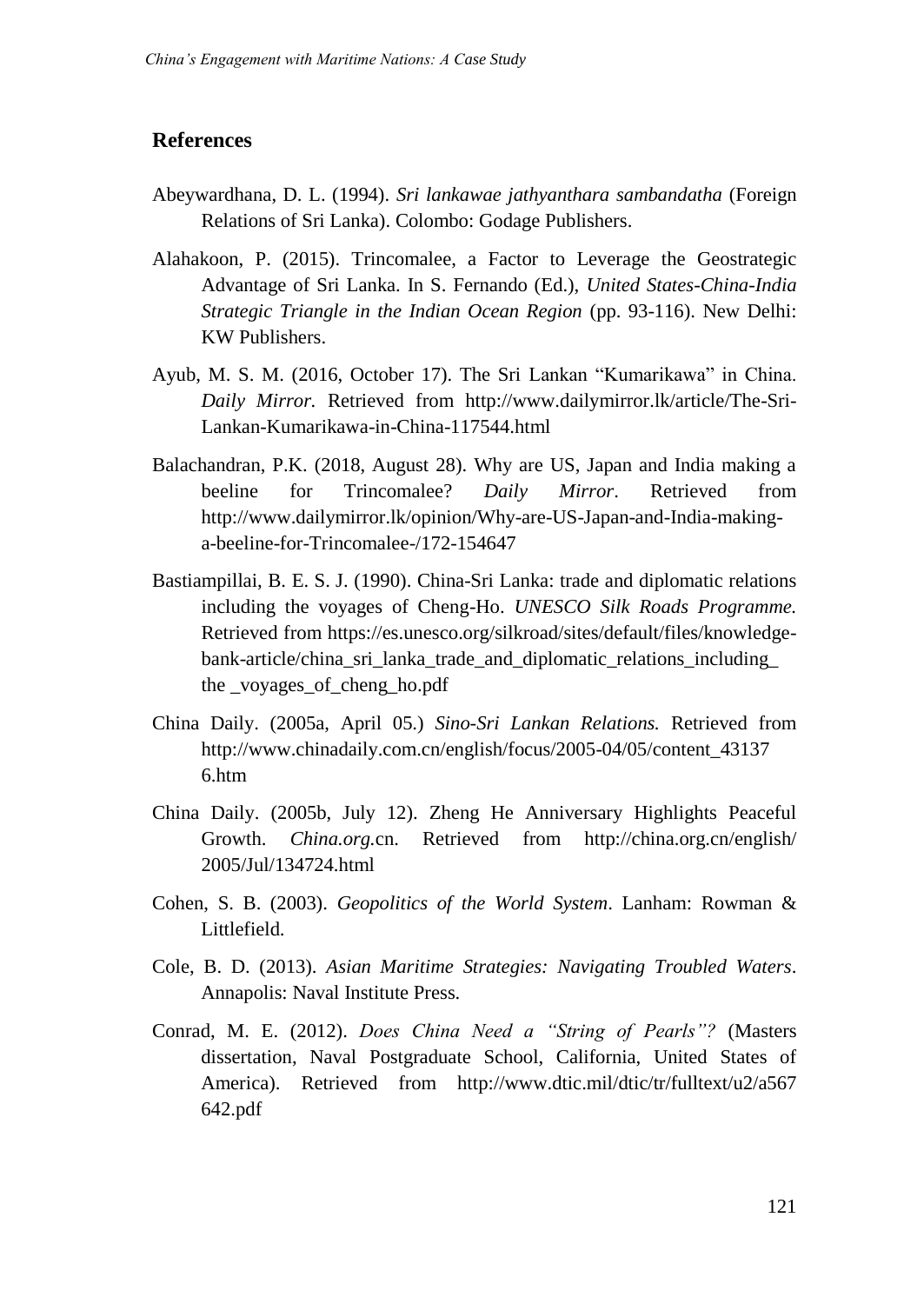- Dewaraja, L. (2006). Cheng Ho's Visits to Sri Lanka and the Galle Trilingual Inscription in the National Museum in Colombo. *Journal of the Royal Asiatic Society of Sri Lanka*, *52*, 59–74. [http://www.jstor.org/](http://www.jstor.org/%20stable/23731298)  [stable/23731298](http://www.jstor.org/%20stable/23731298)
- Farzan, Z. (2021, September 14). China opposes interference into Sri Lanka's domestic affairs. *NewsFirst.* Retrieved fro[mhttps://www.newsfirst.lk/](https://www.newsfirst.lk/%202021/09/14/china-opposes-interference-into-sri-lankas-domestic-affairs/)  [2021/09/14/china-opposes-interference-into-sri-lankas-domestic-affairs/](https://www.newsfirst.lk/%202021/09/14/china-opposes-interference-into-sri-lankas-domestic-affairs/)
- Flick, U. (2004). Triangulation in Qualitative Research. In U. Flick, E. von Kardoff and I. Steinke (Eds.), *A Companion to Qualitative Research* (pp. 178-183). Translated Bryan Jenner. London, United Kingdom: Sage.
- George, A. L. and Bennett, A. (2005). *Case Studies and Theory Development in the Social Sciences*. Massachusetts: MIT Press.
- Godahewa, N. (2012, February 4). Commemorating Zheng He, the greatest navigator to visit Sri Lanka from China. *Daily FT*. Retrieved from [https://www.ft.lk/article/69932/Commemorating-Zheng-He--the-greatest](https://www.ft.lk/article/69932/Commemorating-Zheng-He--the-greatest-navigator-to-visit-Sri-Lanka-from-China)[navigator-to-visit-Sri-Lanka-from-China](https://www.ft.lk/article/69932/Commemorating-Zheng-He--the-greatest-navigator-to-visit-Sri-Lanka-from-China)
- Gunasingha, P. A. T. (1961). Videshayan ha pewathi vanija ha sanskruthika sambandhatha (Commercial and Cultural relations with foreign nations). In. A. Liyanagamage and R. Gunarawadana (Eds.), *Anuradhapura Yugaya*. Vidhyalankara Vishavidhyalaeeya Mudranalaya.
- Jayarathna, Y. N. (2015). The "String of Pearls" Syndrome; Understanding the Realities: The Case of Sri Lanka. In S. Fernando (Ed.), *United States-China-India Strategic Triangle in the Indian Ocean Region* (pp. 117-129). New Delhi, India: KW Publishers.
- Jayasingha, P. and Wang, C. (2005 September). Chinese Archaeological Ceramics in Sri Lanka: A Preliminary Study. *Lanka Library.* Retrieved from [http://www.lankalibrary.com/geo/chinese\\_ceramics.htm](http://www.lankalibrary.com/geo/chinese_ceramics.htm)
- Jick, T. (1979). Mixing Qualitative and Quantitative Methods: Triangulation in Action. *Administrative Science Quarterly, 24*(4), 602-611. doi:10.2307/ 2392366
- Kaplan, R. D. (2011). *Monsoon: The Indian Ocean and the Future of American Power*. New York, NY: Random House.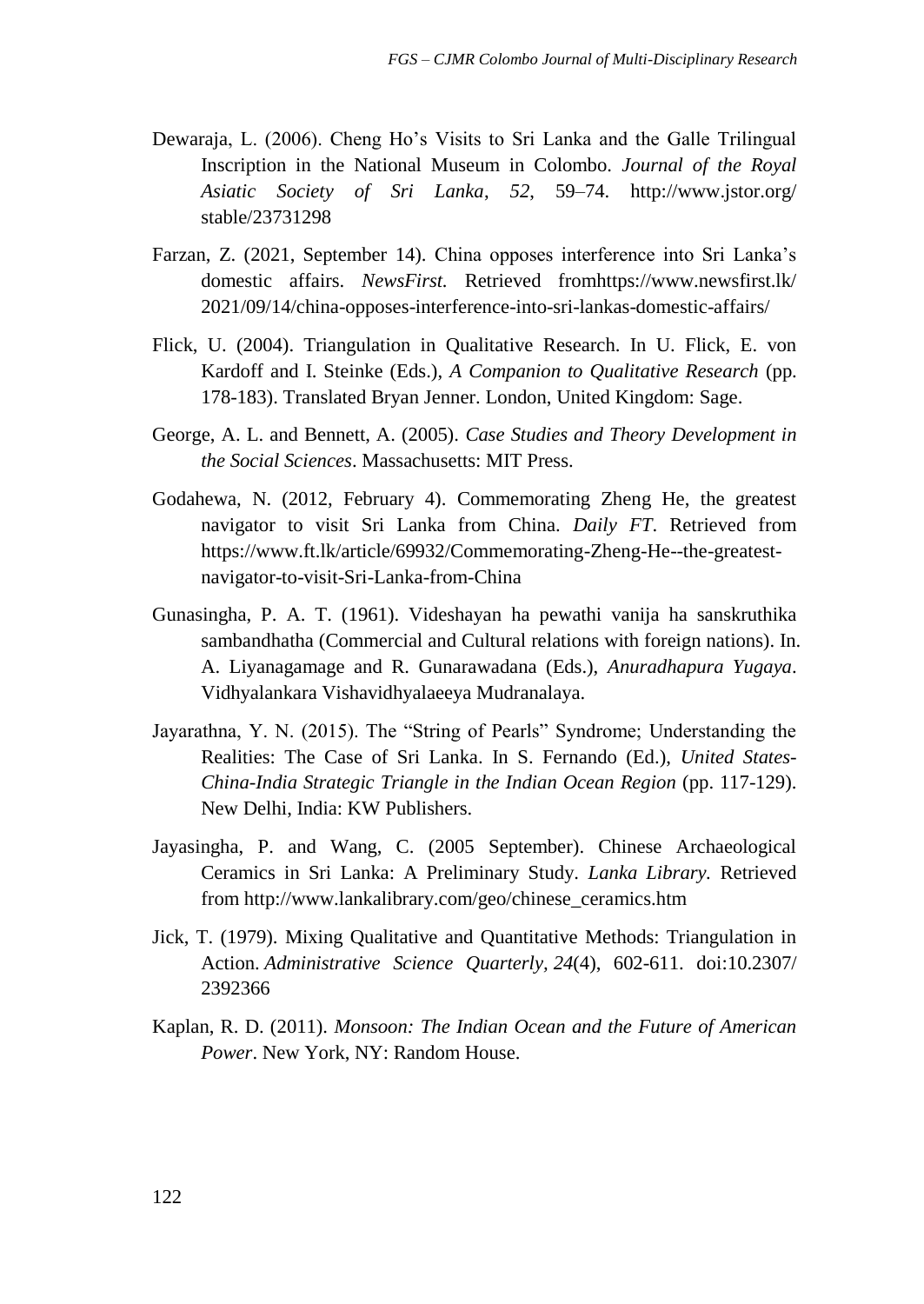- Leong, S. H. (1991). Ancient Trading Centres in the Malay Peninsula. *International Seminar for UNESCO Integral Study of the Silk Roads: Roads of Dialogue.*Retrieved from [https://en.unesco.org/silkroad/](https://en.unesco.org/silkroad/%20sites/default/files/knowledge-bank-article/ancient_trading_centres_%20in_the_%20malay_peninsula.pdf)  [sites/default/files/knowledge-bank-article/ancient\\_trading\\_centres\\_ in\\_the\\_](https://en.unesco.org/silkroad/%20sites/default/files/knowledge-bank-article/ancient_trading_centres_%20in_the_%20malay_peninsula.pdf)  [malay\\_peninsula.pdf](https://en.unesco.org/silkroad/%20sites/default/files/knowledge-bank-article/ancient_trading_centres_%20in_the_%20malay_peninsula.pdf)
- Ministry of Defence, Malaysia. (2020). *Defence White Paper: A Secure, Sovereign and Prosperous Malaysia.* Kuala Lumpur: Ministry of Defence.
- Mohan, S. R. (2017, January 28). 60 years of Sino- Lanka relations. *Ceylon Today.* Retrieved from [http://www.ceylontoday.lk/print20170101](http://www.ceylontoday.lk/print20170101%20CT20170331.php?id=14016)  [CT20170331.php?id=14016](http://www.ceylontoday.lk/print20170101%20CT20170331.php?id=14016)
- Murphy, K. and Hurst, D. (2021, September 16). Aukus defence pact with US and UK means \$90bn contract with France will be scrapped. *The Guardian.*Retrieved from [https://www.theguardian.com/australia](https://www.theguardian.com/australia-news/2021/sep/16/australia-nuclear-submarine-deal-contract-france-scrapped-defence-pact-us-uk)[news/2021/sep/16/australia-nuclear-submarine-deal-contract-france](https://www.theguardian.com/australia-news/2021/sep/16/australia-nuclear-submarine-deal-contract-france-scrapped-defence-pact-us-uk)[scrapped-defence-pact-us-uk](https://www.theguardian.com/australia-news/2021/sep/16/australia-nuclear-submarine-deal-contract-france-scrapped-defence-pact-us-uk)
- Nagara, B. (2018, August 18). Evolution of Malaysia-China Relations. *China.org.cn.*[http://www.china.org.cn/opinion/2018-08/08/content 58237](http://www.china.org.cn/opinion/2018-08/08/content%2058237%20121.htm)  [121.htm](http://www.china.org.cn/opinion/2018-08/08/content%2058237%20121.htm)
- Navaratne, G. (1976). *The Chinese Connexion: A Study of Sri Lanka - China relations in the modern period*. Colombo, Sri Lanka: Sandesa News Agency.
- Nicholas, C. W. (1959). The Geographical Background. *History of Ceylon*. Colombo: University of Ceylon.
- Pieris, K. (2016, March 15). "Sinhala' and "Sinhaladvipa". *The Island*.Retrieved from [http://www.island.lk/index.php?page\\_cat=article-details&page](http://www.island.lk/index.php?page_cat=article-details&page%20=article-details&code_title=142044)  [=article-details&code\\_title=142044](http://www.island.lk/index.php?page_cat=article-details&page%20=article-details&code_title=142044)
- Ray, H. P. (1991a). Early Trans-Oceanic Trade in South and Southeast Asia. *International Seminar for UNESCO Integral Study of the Silk Roads: Roads of Dialogue. Retrieved from* [https://en.unesco.org/silkroad/sites/](https://en.unesco.org/silkroad/sites/%20default/files/knowledge-bank-article/trans-oceanic_trade_in_early_south_%20and_south_east_asia.pdf)  [default/files/knowledge-bank-article/trans-oceanic\\_trade\\_in\\_early\\_south\\_](https://en.unesco.org/silkroad/sites/%20default/files/knowledge-bank-article/trans-oceanic_trade_in_early_south_%20and_south_east_asia.pdf)  [and\\_south\\_east\\_asia.pdf](https://en.unesco.org/silkroad/sites/%20default/files/knowledge-bank-article/trans-oceanic_trade_in_early_south_%20and_south_east_asia.pdf)
- Rodrigo, N. (2007). China-Sri Lanka Friendship and Cooperation of 5 decades: A Retrospect. *BCIS-CIIS Conference*, Colombo. October 21st 2007.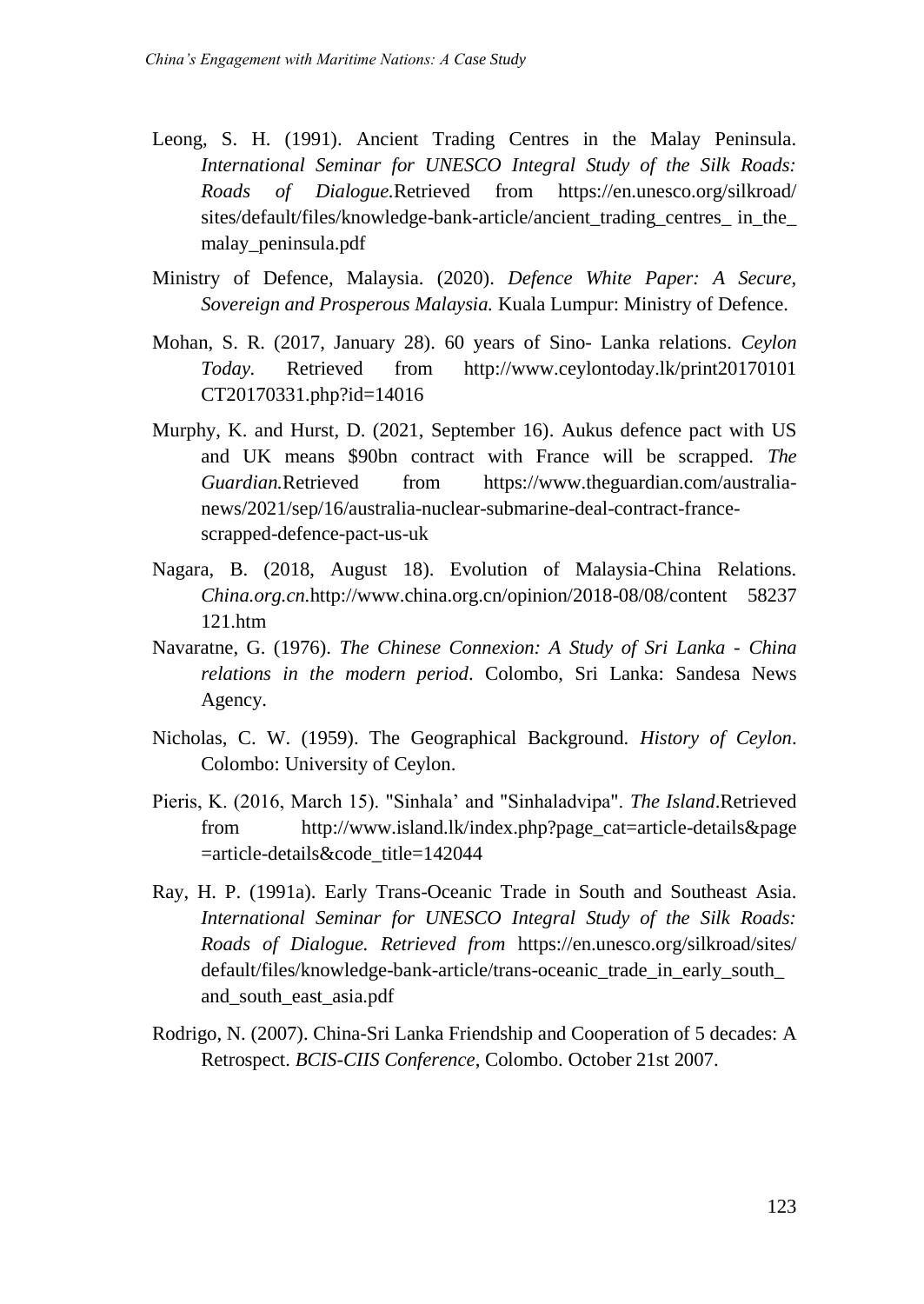- Second Belt and Road Forum for International Cooperation. (2019). *Joint Communique of the Leaders' Roundtable of the 2nd Belt and Road Forum for International Cooperation*. Retrieved from http://www. beltandroadforum.org/english/
- Senaratne, B. (2020). *An Analysis of Sri Lanka-China Bilateral Relations from 1994 to 2015* [Unpublished doctoral dissertation]. University of Colombo.
- Seng, A. T. L. (2018, August 19). The real story behind the historic Malaysia-China ties. *New Strait Times.* Retrieved from [https://www.nst.com.my/](https://www.nst.com.my/%20lifestyle/sunday-vibes/2018/08/403014/real-story-behind-historic-malaysia-china-ties)  [lifestyle/sunday-vibes/2018/08/403014/real-story-behind-historic](https://www.nst.com.my/%20lifestyle/sunday-vibes/2018/08/403014/real-story-behind-historic-malaysia-china-ties)[malaysia-china-ties](https://www.nst.com.my/%20lifestyle/sunday-vibes/2018/08/403014/real-story-behind-historic-malaysia-china-ties)
- Shulaimi, N. H. and Rahman, N. A. (1991). Ancient Post in Malaysia. *International seminar on silk roads: roads of dialogue, Malacca, Malaysia.* Retrieved from [https://en.unesco.org/silkroad/sites/ default/files/knowledge](https://en.unesco.org/silkroad/sites/%20default/files/knowledge%20-bank-article/ancient_ports_in_malaysia.pdf)  [-bank-article/ancient\\_ports\\_in\\_malaysia.pdf](https://en.unesco.org/silkroad/sites/%20default/files/knowledge%20-bank-article/ancient_ports_in_malaysia.pdf)
- Silk Road Fund. (n.d.). *Overview*. Retrieved from http://www.Silkroad fund .com.cn/enweb/23775/23767/index.html
- Tarling, N. (1999). *The Cambridge History of Southeast Asia* (Vol 1, part 1). Cambridge University Press. Retrieved from [https://books.google.lk/](https://books.google.lk/%20books?id=0b-6wpalR40C&source=gbs_navlinks_s)  [books?id=0b-6wpalR40C&source=gbs\\_navlinks\\_s](https://books.google.lk/%20books?id=0b-6wpalR40C&source=gbs_navlinks_s)
- U.S. Department of State. (2020, July 13). *U.S. Position on Maritime claims in the South China Sea*. Retrieved from [https://www.state.gov/u-s-position](https://www.state.gov/u-s-position-on-maritime-claims-in-the-south-china-sea/)[on-maritime-claims-in-the-south-china-sea/](https://www.state.gov/u-s-position-on-maritime-claims-in-the-south-china-sea/)
- Wettimuny, S. (2016, September 27). A Lankan Prince, Sino-Lankan Princess and a revived Silk Route: Traced footprints, Strengthened bonds. *Daily News*. Retrieved from<http://dailynews.lk/2016/09/27/features/94146>
- Wyatt, D. J. (2012). *The Blacks of Premodern China*. Pennsylvania: University of Pennsylvania Press. Retrieved from [https://books.google.lk/books?](https://books.google.lk/books?%20id=colwNdOiiCQC&pg=PA32&redir_esc=y&hl=en#v=onepage&q& f=false)  [id=colwNdOiiCQC&pg=PA32&redir\\_esc=y&hl=en#v=onepage&q&](https://books.google.lk/books?%20id=colwNdOiiCQC&pg=PA32&redir_esc=y&hl=en#v=onepage&q& f=false)  [f=false](https://books.google.lk/books?%20id=colwNdOiiCQC&pg=PA32&redir_esc=y&hl=en#v=onepage&q& f=false)
- Yin, R. K. (2003). *Case Study Research: Design and Methods*. Thousand Oaks, CA: Sage.
- UNAIDS. (2010). *Introduction to Triangulation*. Geneva: UNAIDS.